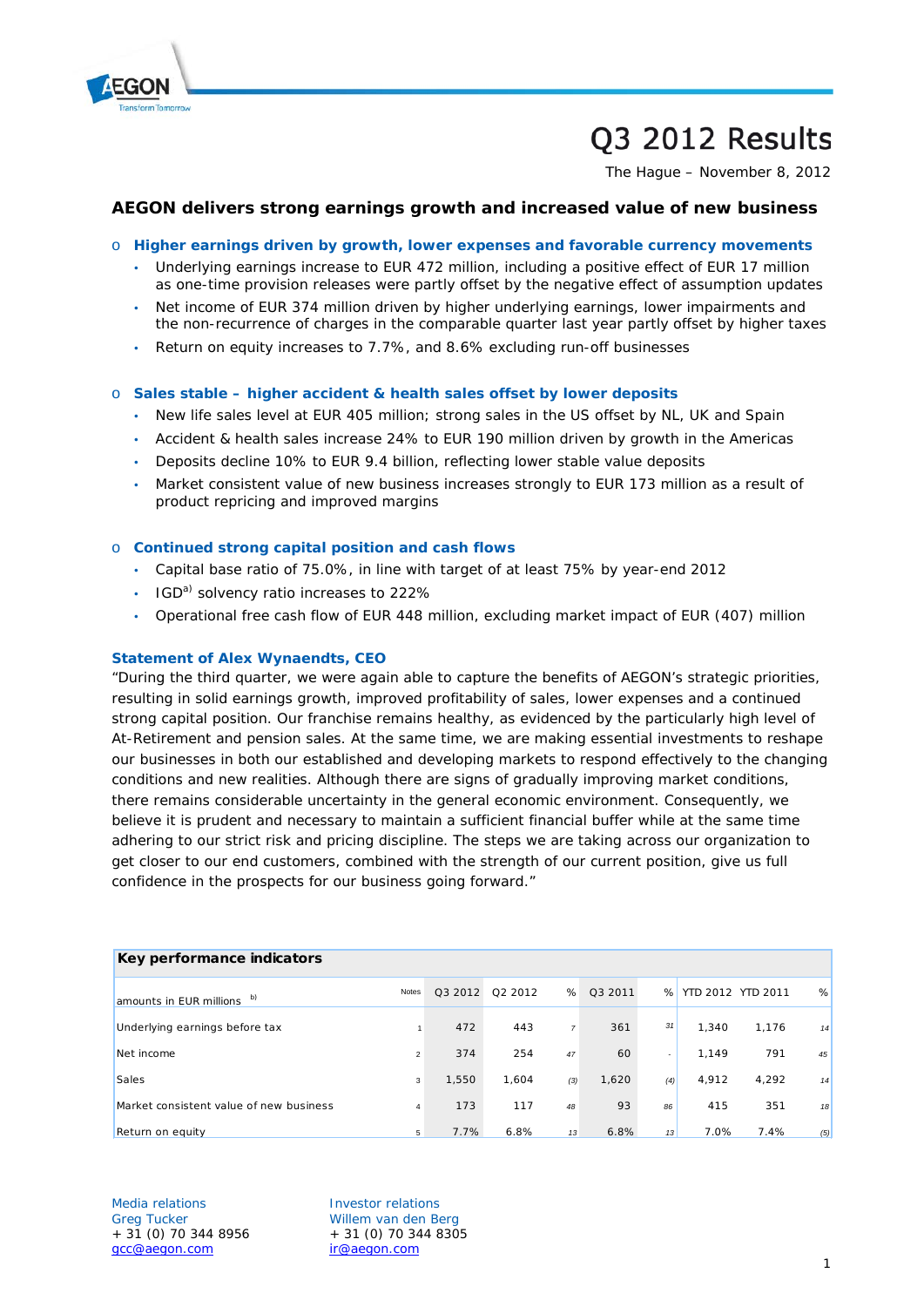

# STRATEGIC HIGHLIGHTS

- o **Aegon launches a new online banking platform in the Netherlands**
- o **Workplace Savings platform launched in the United Kingdom**
- o **Aegon regains its place in the Dow Jones Sustainability European Index**

#### **Aegon's ambition**

Aegon's aim to be a leader in all of its chosen markets by 2015 is supported by four strategic objectives: Optimize Portfolio, Enhance Customer Loyalty, Deliver Operational Excellence and Empower Employees. These key objectives have been embedded in all Aegon businesses. They provide the strategic framework for the company's ambition to become the most-recommended life insurance and pension provider by customers and intermediaries, as well as the most-preferred employer in the sector.

Continued economic uncertainty has increased the opportunities for Aegon in pursuing its clear purpose of helping people take responsibility for their financial future. To capture these opportunities, Aegon will accelerate the development of new business models by investing in innovative, technology-driven distribution channels, to connect better and more frequently with customers, improve service levels and increase retention rates. Aegon's accelerated investments in technology will also better support intermediaries adapt to the changing distribution environment.

In recent years, Aegon has implemented a broad restructuring program to sharpen its focus on its core lines of business, significantly reduce its overall cost base, and create greater efficiencies across the organization. This has resulted in a better balance between spread-based and fee-generating business, a substantially improved risk-return profile, the divestment of non-core businesses, a lower cost base, and an improved capital base ratio.

#### **Optimize portfolio**

At the end of September, Aegon launched a new online bank in the Netherlands, called "Knab". This innovative new platform gives customers increased insight into their financial situation and uses state-of-the-art technology to provide easier lifetime financial planning. Knab also allows the company to interact with customers in real-time and to use client feedback to ensure that all offered solutions meet customer needs.

In the United Kingdom, to capture opportunities in the At-Retirement market, Aegon launched its new platform proposition called "Aegon Retirement Choices" in November 2011. The company recently added its Workplace Savings proposition to the platform with the unique feature of allowing customers to remain on the platform as an individual customer throughout retirement. Pension reform and the Retail Distribution Review will transform pension products and services and how they are distributed. Aegon's platform offers a compelling solution to advisers, employers, and their employees. Positive market response has helped the company secure a number of strategic distribution agreements, reaffirming Aegon's leading role in the pensions and At-Retirement market.

On October 1, 2012, Aegon Asset Management closed the transaction to sell its minority stake in Prisma Capital Partners, a provider of hedge fund solutions, to KKR for a total consideration of EUR 100 million. Prisma's contribution to underlying earnings totaled EUR 8 million for the first nine months of 2012.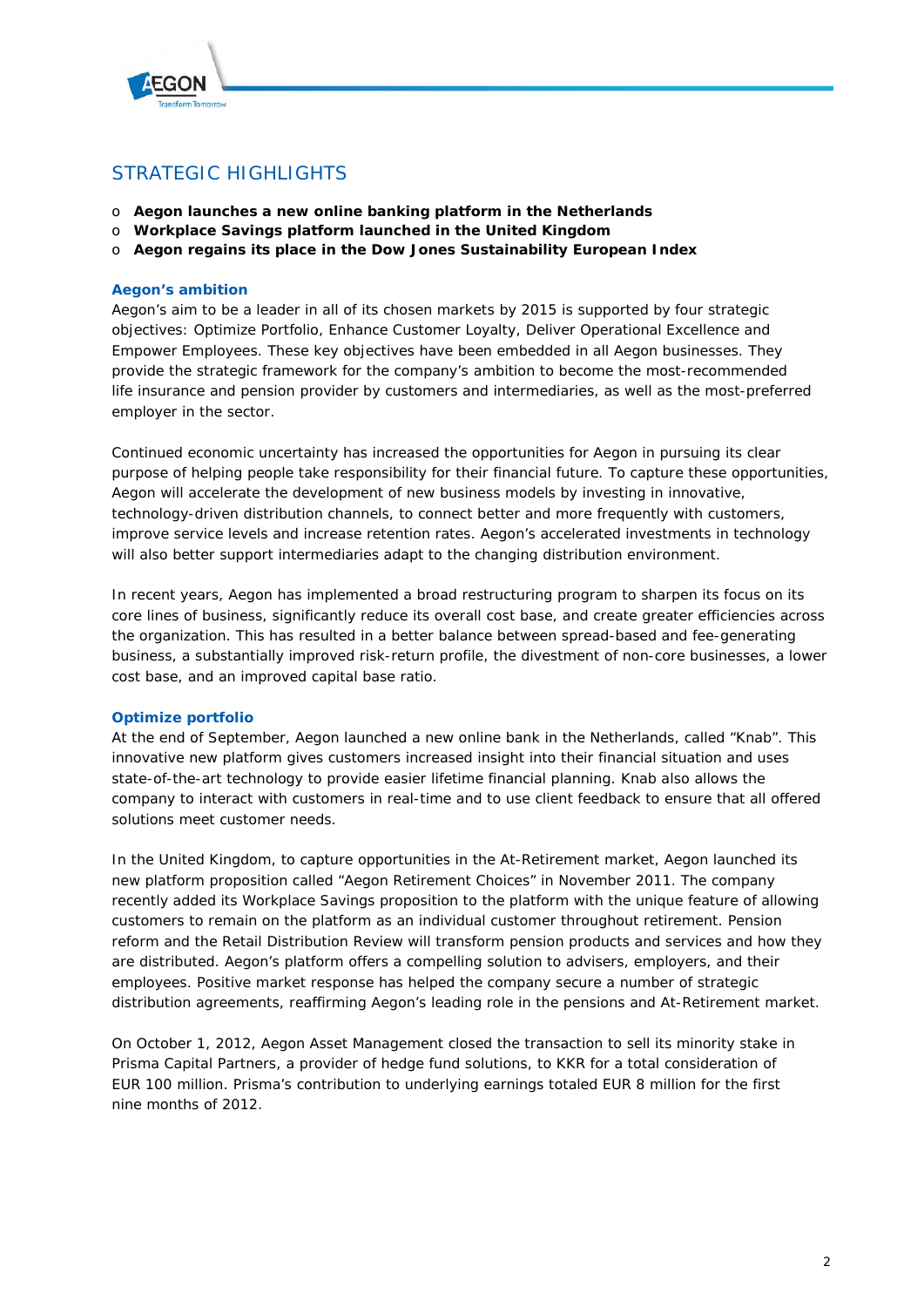

Aegon expects that the consolidation of Spanish savings banks will lead to exiting one or more of its joint ventures in Spain. Following the announced merger between Banca Cívica and CaixaBank, Aegon reached an agreement to end the life, health and pension partnership with Banca Cívica and to sell its 50% interest in the joint venture to CaixaBank for a total consideration of EUR 190 million. The transaction was closed on October 11, 2012 and will result in a book gain of EUR 35 million before tax which will be accounted for in the fourth quarter of 2012. Aegon's share in underlying earnings before tax of the joint venture totaled EUR 13 million for the first nine months of 2012.

#### **Deliver operational excellence**

In the Netherlands, Aegon is on track with reorganizing its business to be more agile and better positioned to respond to changing conditions and opportunities in the Dutch market. The reorganization program, and other initiatives, will result in reducing the cost base for Aegon the Netherlands by EUR 100 million, compared to the cost base for 2010. The cost savings aim to offset pressure on underlying earnings from increased longevity provisioning and a declining life insurance back-book. Up to and including the third quarter, Aegon has implemented costs savings of EUR 80 million.

Aegon retained its place in the Dow Jones Sustainability World Index for 2012-2013, and regained its position in the European index after a one-year absence. This was due to a significant improvement in the company's overall sustainability rating. Aegon has made substantial progress in several key areas. In particular, the company has improved its approach to human resources, brand and customer relationship management. The introduction of a company-wide framework governing pay and remuneration, as well as the further progress of Aegon's talent management program also strengthened overall performance. In addition to the DJSI, Aegon is included in the FTSE4Good Index, and was recently admitted to Vigeo's Advanced Sustainability Performance Index for euro zone companies.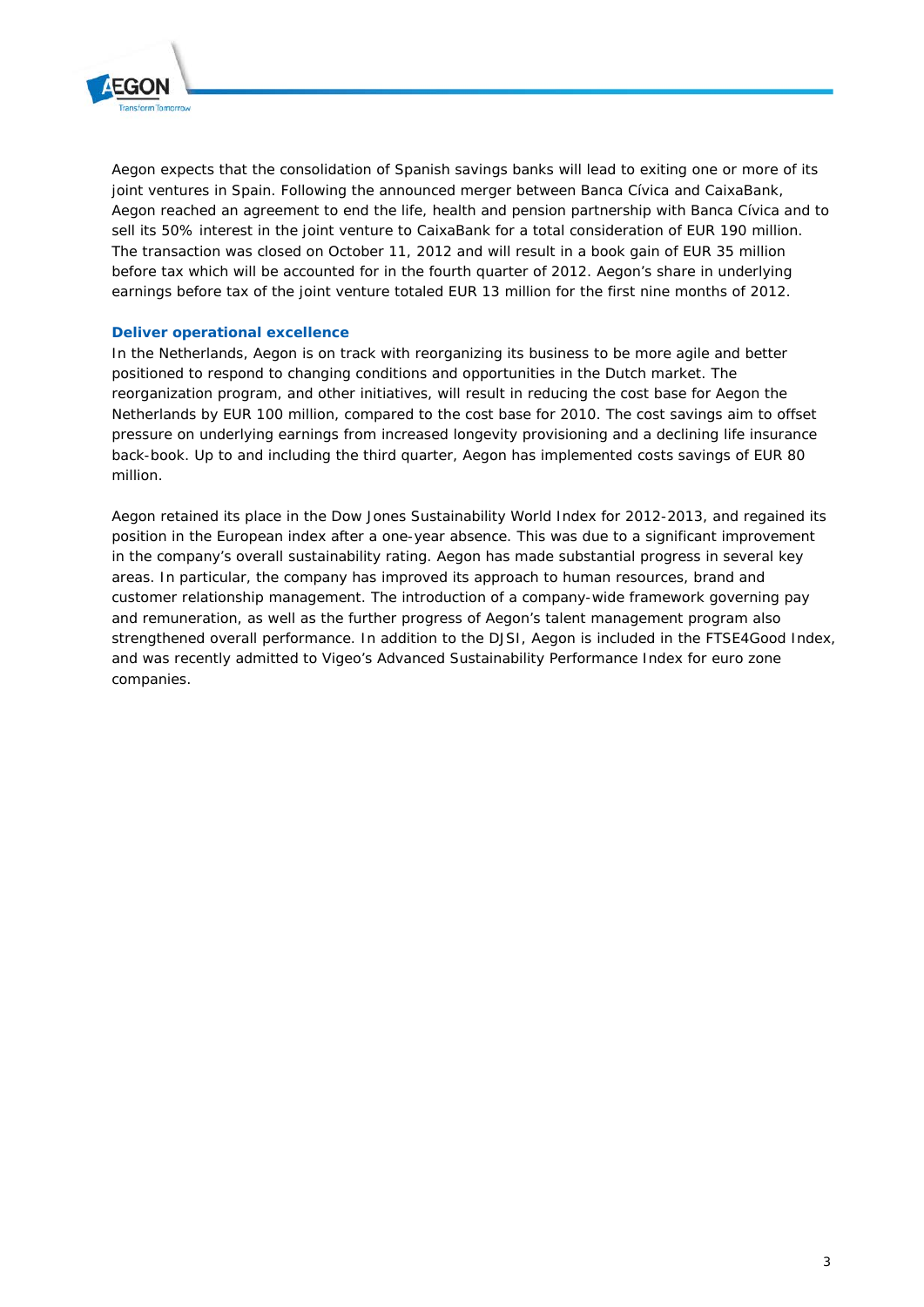

# **Financial overview c)**

| <b>EUR</b> millions<br>Notes                         | Q3 2012 | Q2 2012 | %                        | Q3 2011  | %                        | <b>YTD 2012</b> | <b>YTD 2011</b> | %              |
|------------------------------------------------------|---------|---------|--------------------------|----------|--------------------------|-----------------|-----------------|----------------|
| Underlying earnings before tax                       |         |         |                          |          |                          |                 |                 |                |
| Americas                                             | 344     | 339     | $\pmb{\mathcal{I}}$      | 307      | 12                       | 975             | 957             | $\overline{c}$ |
| The Netherlands                                      | 82      | 71      | 15                       | 68       | 21                       | 232             | 223             | $\overline{4}$ |
| United Kingdom                                       | 26      | 25      | $\overline{\bf 4}$       | 9        | 189                      | 80              | 31              | 158            |
| New markets                                          | 70      | 64      | $\boldsymbol{9}$         | 46       | 52                       | 222             | 184             | 21             |
| Holding and other                                    | (50)    | (56)    | 11                       | (69)     | 28                       | (169)           | (219)           | 23             |
| Underlying earnings before tax                       | 472     | 443     | $\boldsymbol{7}$         | 361      | 31                       | 1,340           | 1,176           | 14             |
| Fair value items                                     | (126)   | 101     | $\sim$                   | (288)    | 56                       | 131             | (396)           |                |
| Realized gains / (losses) on investments             | 128     | 85      | 51                       | 102      | 25                       | 258             | 397             | (35)           |
| Impairment charges                                   | (35)    | (42)    | 17                       | (132)    | 73                       | (118)           | (294)           | 60             |
| Other income / (charges)                             | 3       | (254)   | $\overline{a}$           | (54)     | $\overline{a}$           | (268)           | (73)            |                |
| Run-off businesses                                   | 12      | 6       | 100                      | (5)      |                          | 16              | 27              | (41)           |
| Income before tax                                    | 454     | 339     | 34                       | (16)     | $\overline{a}$           | 1,359           | 837             | 62             |
| Income tax                                           | (80)    | (85)    | 6                        | 76       |                          | (210)           | (46)            |                |
| Net income                                           | 374     | 254     | 47                       | 60       | $\overline{a}$           | 1,149           | 791             | 45             |
| Net income / (loss) attributable to:                 |         |         |                          |          |                          |                 |                 |                |
| Equity holders of Aegon N.V.                         | 373     | 254     | 47                       | 60       |                          | 1,148           | 790             | 45             |
| Non-controlling interests                            | 1       |         |                          |          |                          | 1               | 1               |                |
|                                                      | 369     | 337     | 9                        | 308      | 20                       | 1,034           | 980             | 6              |
| Net underlying earnings                              |         |         |                          |          |                          |                 |                 |                |
| Commissions and expenses                             | 1,382   | 1,570   | (12)                     | 1,575    | (12)                     | 4,351           | 4,588           | (5)            |
| of which operating expenses<br>11                    | 798     | 814     | (2)                      | 886      | (10)                     | 2,393           | 2,570           | (7)            |
|                                                      |         |         |                          |          |                          |                 |                 |                |
| <b>New life sales</b>                                |         |         |                          |          |                          |                 |                 |                |
| Life single premiums                                 | 1,125   | 1,068   | 5                        | 1,073    | 5                        | 3,353           | 3,988           | (16)           |
| Life recurring premiums annualized                   | 293     | 321     | (9)                      | 298      | (2)                      | 943             | 938             |                |
| Total recurring plus 1/10 single                     | 405     | 428     | (5)                      | 405      | $\overline{\phantom{a}}$ | 1,278           | 1,337           | (4)            |
| New life sales                                       |         |         |                          |          |                          |                 |                 |                |
| Americas<br>12                                       | 126     | 126     |                          | 103      | 22                       | 372             | 309             | 20             |
| The Netherlands                                      | 25      | 23      | 9                        | 32       | (22)                     | 80              | 137             | (42)           |
| United Kingdom                                       | 206     | 211     | (2)                      | 199      | $\boldsymbol{4}$         | 630             | 663             | (5)            |
| New markets<br>12                                    | 48      | 68      | (29)                     | 71       | (32)                     | 196             | 228             | (14)           |
| Total recurring plus 1/10 single                     | 405     | 428     | (5)                      | 405      |                          | 1,278           | 1,337           | (4)            |
| New premium production accident and health insurance | 190     | 187     | $\sqrt{2}$               | 153      | 24                       | 572             | 457             | 25             |
| New premium production general insurance             | 12      | 13      | (8)                      | 12       | ÷,                       | 39              | 39              |                |
| Gross deposits (on and off balance)                  |         |         |                          |          |                          |                 |                 |                |
| Americas<br>12                                       | 6,391   | 6,644   | (4)                      | 7,376    | (13)                     | 20,427          | 18,019          | 13             |
| The Netherlands                                      | 275     | 367     | (25)                     | 584      | (53)                     | 1,202           | 1,488           | (19)           |
| United Kingdom                                       | 5       | 9       | (44)                     | 11       | (55)                     | 22              | 47              | (53)           |
| New markets<br>12                                    | 2,755   | 2,737   | $\mathbf{1}$             | 2,525    | 9                        | 8,575           | 5,034           | 70             |
| <b>Total gross deposits</b>                          | 9,426   | 9,757   | (3)                      | 10,496   | (10)                     | 30,226          | 24,588          | 23             |
| Net deposits (on and off balance)                    |         |         |                          |          |                          |                 |                 |                |
| Americas<br>12                                       | 904     | 738     | 22                       | 2.840    | (68)                     | 2.703           | 3,033           | (11)           |
| The Netherlands                                      | (480)   | (66)    |                          | 54       |                          | (731)           | (174)           |                |
| United Kingdom                                       | (6)     | (1)     | $\overline{\phantom{a}}$ | 1        | $\overline{a}$           | (8)             | 17              |                |
| New markets<br>12                                    | 1,208   | 619     | 95                       | 1,502    | (20)                     | 3,191           | (2,704)         |                |
| Total net deposits excluding run-off businesses      | 1,626   | 1,290   | 26                       | 4,397    | (63)                     | 5,155           | 172             |                |
| Run-off businesses                                   | (301)   | (479)   | 37                       | (1, 121) | 73                       | (1,940)         | (2,528)         | 23             |
| <b>Total net deposits</b>                            | 1,325   | 811     | 63                       | 3,276    | (60)                     | 3,215           | (2, 356)        | $\overline{a}$ |
|                                                      |         |         |                          |          |                          |                 |                 |                |

### **Revenue-generating investments**

| Sept. 30, | June 30, |                |
|-----------|----------|----------------|
| 2012      | 2012     | %              |
| 463,041   | 451,988  | $\overline{2}$ |
| 147.955   | 147.065  | -1             |
| 156.831   | 151.633  | $\cdot$ 3      |
| 158.255   | 153,290  | 3              |
|           |          |                |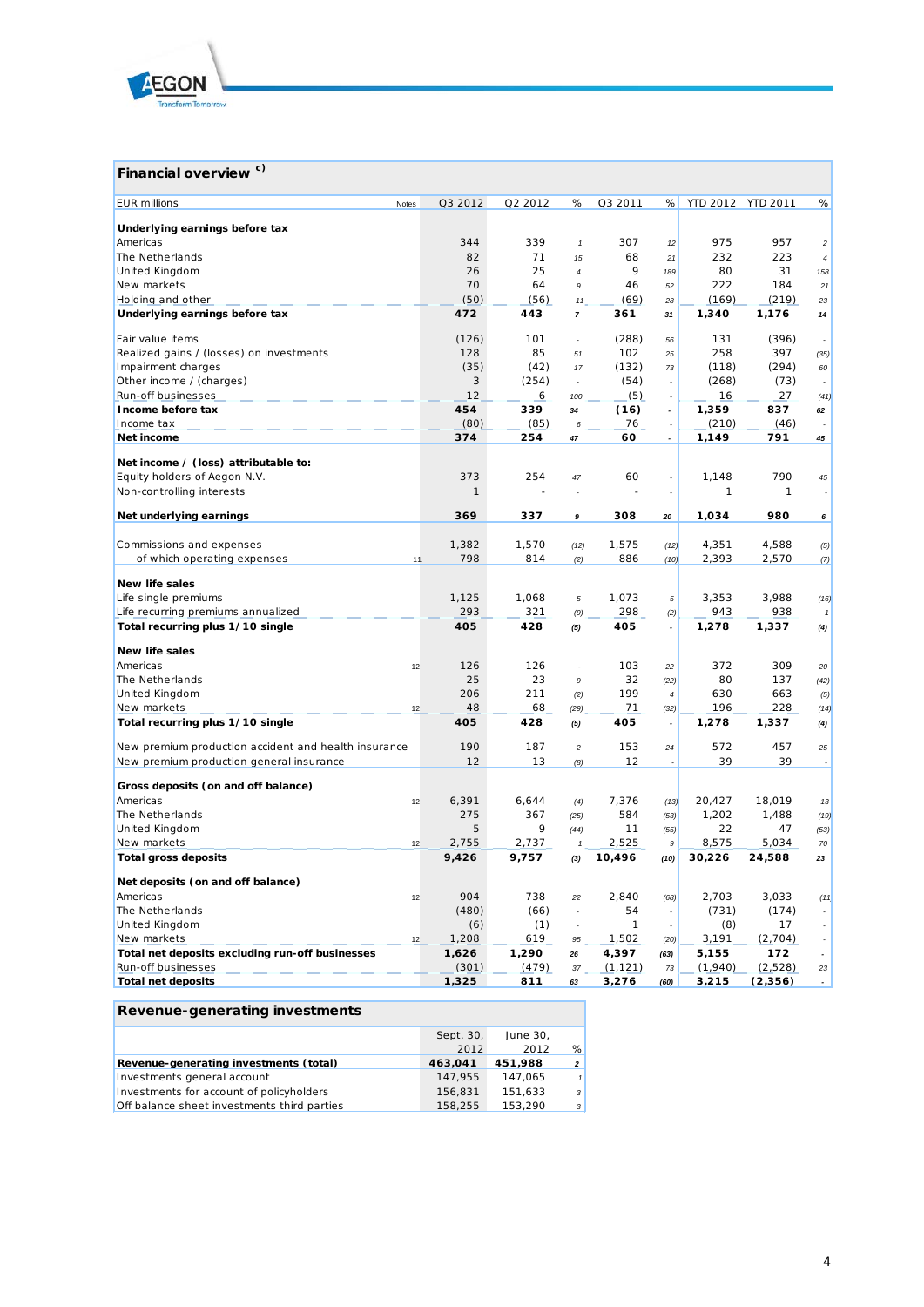

# OPERATIONAL HIGHLIGHTS

#### **Underlying earnings before tax**

Aegon's underlying earnings before tax increased 31% to EUR 472 million in the third quarter of 2012. This is the result of business growth, a strong delivery on cost reduction programs, favorable markets and currency movements. Earnings included a positive effect of EUR 17 million, as one-time provision releases of EUR 39 million were partly offset by the negative effect of customer behavior assumption updates of EUR 22 million.

Underlying earnings from the Americas rose to EUR 344 million. The 12% increase compared to the third quarter of 2011 is due to underlying growth in the business, and a strengthening of the US dollar against the euro offset by the non-recurrence of favorable items last year. Earnings in the third quarter also included a one-time benefit from changes in post-retirement benefit plans of EUR 27 million, while the net negative impact of assumption changes amounted to EUR 29 million.

In the Netherlands, underlying earnings increased 21% to EUR 82 million. This increase was mainly the result of higher earnings in Life & Savings which included a one-time provision release of EUR 8 million, partly offset by lower margins in Pensions and Non-life.

In the United Kingdom, underlying earnings increased to EUR 26 million. This strong improvement in earnings compared to the same period last year, was driven by the non-recurrence of extraordinary charges and the successful implementation of the cost reduction program. Earnings were negatively impacted by adverse persistency and investments in new propositions in the pension business. It is expected that this will continue in coming quarters.

Underlying earnings from New Markets increased 52% to EUR 70 million. Higher results of Aegon Asset Management, as well as from Asia and Central & Eastern Europe were partly offset by lower underlying earnings from Spain and Variable Annuities Europe.

Total holding costs decreased 28% to EUR 50 million as a result of Aegon's Corporate Center expenses being charged, in part, to operating units as of the first quarter 2012. These charges reflect the services and support provided to operating units by the Corporate Center. Charges to operating units in the third quarter of 2012 amounted to EUR 16 million.

#### **Net income**

Net income increased to EUR 374 million as higher underlying earnings and realized gains on investments, more favorable results on fair value items and lower impairments were only partly offset by higher tax charges.

#### **Fair value items**

The results from fair value items amounted to a loss of EUR 126 million. The most important contributors to the loss were the negative results from the equity hedge programs in the United States and the United Kingdom, negative revaluation of direct real estate investments in the Netherlands and the impact of lower credit spreads on the valuation of Aegon bonds.

#### **Realized gains on investments**

In the third quarter, realized gains on investments amounted to EUR 128 million and were mainly the result of normal trading activity in the investment portfolio.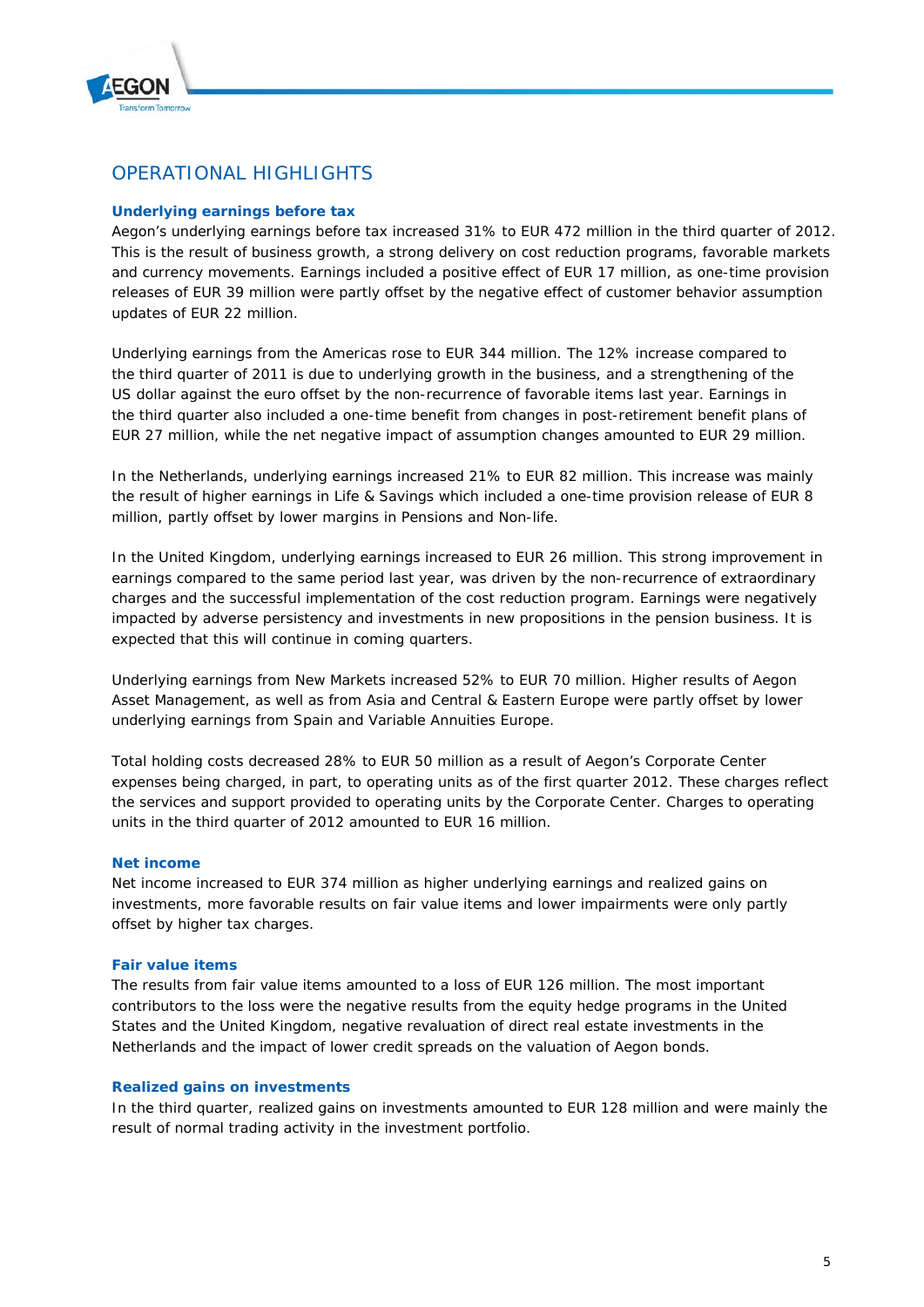

#### **Impairment charges**

Net impairments improved significantly and amounted to EUR 35 million. Gross impairments remained relatively stable compared to previous quarters and were primarily linked to residential mortgage-backed securities in the United States, partly offset by strong recoveries.

#### **Other income**

Other income amounted to EUR 3 million, mainly the result of UK policyholder tax with an equal and opposite charge in the tax income line offset by restructuring charges of EUR 3 million in the Netherlands and a one-time provision of EUR 5 million in Poland.

#### **Run-off businesses**

The results of run-off businesses amounted to EUR 12 million and were driven by improved results on the institutional spread-based business and BOLI/COLI, only partly offset by lower results from payout annuities.

#### **Income tax**

Income tax amounted to EUR 80 million in the third quarter, translating into an effective tax rate of 18%. The main drivers of the lower than nominal tax rate were tax exempt income in the Americas and the Netherlands, tax credits and the benefit of a tax rate decrease in the United Kingdom.

#### **Return on equity**

The increase in return on equity to 7.7% for the third quarter of 2012, was driven by the positive effect of growth in net underlying earnings only partly mitigated by higher shareholders' equity excluding revaluation reserves. Return on equity for Aegon's ongoing businesses, excluding the runoff businesses, amounted to 8.6% over the same period.

#### **Operating expenses**

In the third quarter, operating expenses decreased 10% to EUR 798 million as a result of cost savings, lower restructuring charges and the one-time benefit of changes in post-retirement benefit plans in the United States. On a comparable basis, operating expenses decreased 4% compared with the third quarter of 2011.

#### **Sales**

Aegon's total sales amounted to EUR 1.6 billion. New life sales were stable, as increased sales in the Americas and the effects of favorable currency movements were offset by lower sales in the Netherlands, the United Kingdom and Spain. In Spain, sales declined mainly as a result of lower production at joint venture partners due to a number of adverse developments in the Spanish market, as well as the exclusion of sales from its partnership with CAM. Gross deposits remained strong for the variable annuity, retirement plan and asset management businesses, partly offset by lower stable value deposits. New premium production for accident & health insurance increased, mainly driven by strong travel insurance sales in the United States.

#### **Market consistent value of new business**

The market consistent value of new business increased to EUR 173 million mainly as a result of product repricing in the United States, a higher contribution from mortgage production in the Netherlands and improved margins in the UK annuity business.

#### **Revenue-generating investments**

Revenue-generating investments rose 2% compared to the second quarter-end 2012 to EUR 463 billion at September 30, 2012. This was mainly the result of favorable markets and net inflows.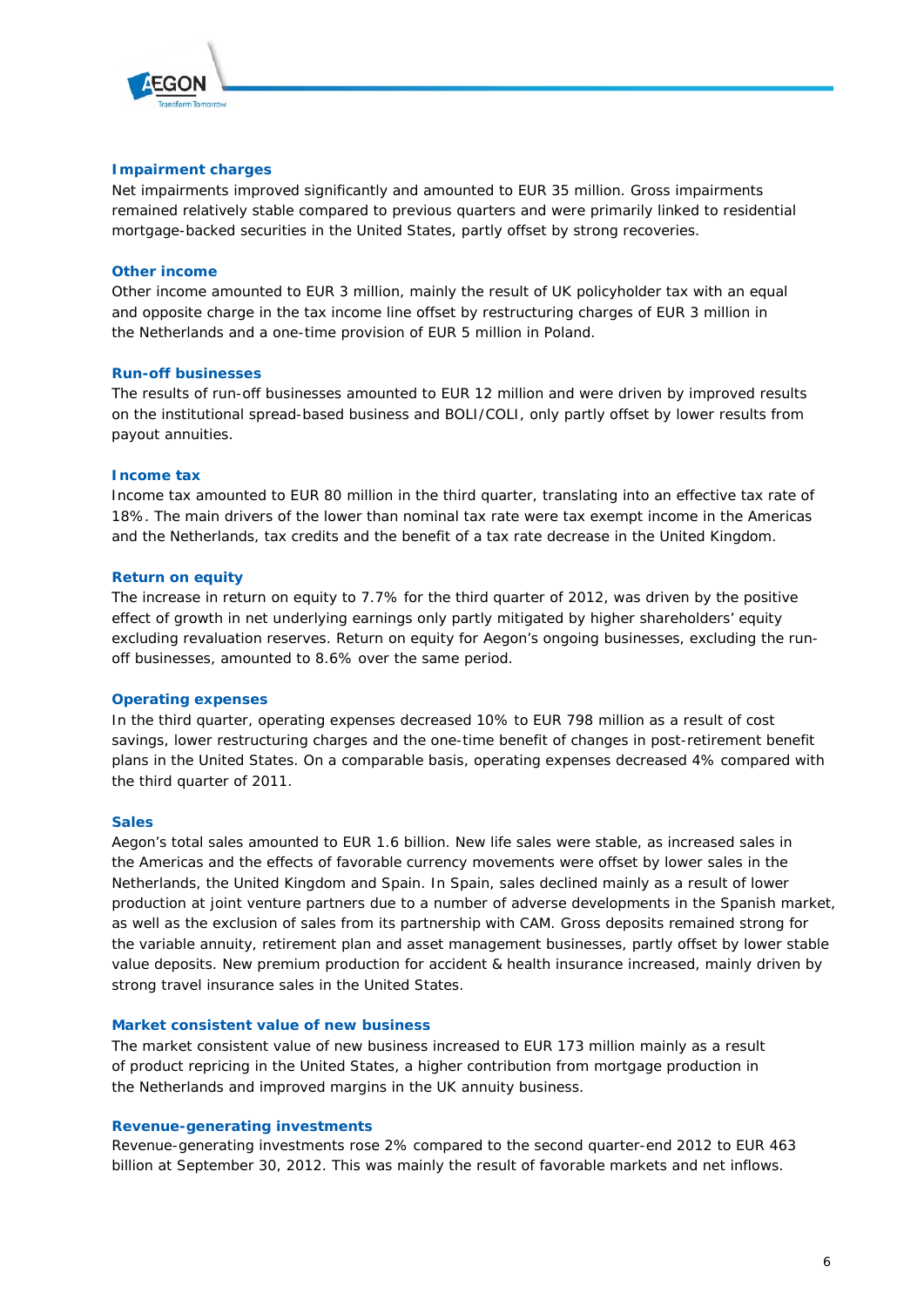

## **Capital management**

Aegon's core capital excluding revaluation reserves amounted to EUR 18.7 billion, equivalent to 75.0%<sup>6</sup> of the company's total capital base at September 30, 2012. This is in line with the company's capital base ratio target of at least 75% by the end of 2012.

Shareholders' equity increased to EUR 24.5 billion. This increase was mainly a result of the third quarters' net income and an increase in the revaluation reserves. The revaluation reserves increased by EUR 1.4 billion during the third quarter to EUR 5.9 billion, mainly a reflection of lower credit spreads and interest rates. Shareholders' equity per common share, excluding preference capital and revaluation reserves, amounted to EUR 8.50 at September 30, 2012.

In 2012, Aegon aims to maintain excess capital at the holding of at least EUR 750 million. During the third quarter, excess capital in the holding remained stable at EUR 1.6 billion. The dividends received from operating units were offset by interest payments, dividends on common shares and operational expenses.

At September 30, 2012, Aegon's Insurance Group Directive (IGD) ratio amounted to 222%, an increase from the level of 216% at the end of the second quarter. Measured on a local solvency basis, the Risk Based Capital (RBC) ratio in the United States increased to ~480%. This was the result of a combination of strong net income and a capital management transaction that made USD 575 million of additional regulatory capital available, partly offset by dividends paid to the holding company. The IGD ratio in the Netherlands decreased slightly to ~255% mainly the result of lower interest rates and credit spreads, while the Pillar I ratio in the United Kingdom remained level at ~130% at the end of the third quarter of 2012.

## **Cash flows**

Operational free cash flow amounted to EUR 41 million. Excluding negative market impacts of EUR 407 million, the operational free cash flows amounted to EUR 448 million. Market impacts related mainly to lower interest rates and narrowing credit spreads. Operational free cash flows excluding market impacts were particularly strong during the quarter, mainly the effect of model refinements.

Operational free cash flows represent the distributable earnings generated by the business units. The impact of capital preservation initiatives is not included in the reported operational free cash flows. Aegon is on track to improve operational free cash flow from its 2010 normalized level of EUR 1.0-1.2 billion per annum by 30% by 2015.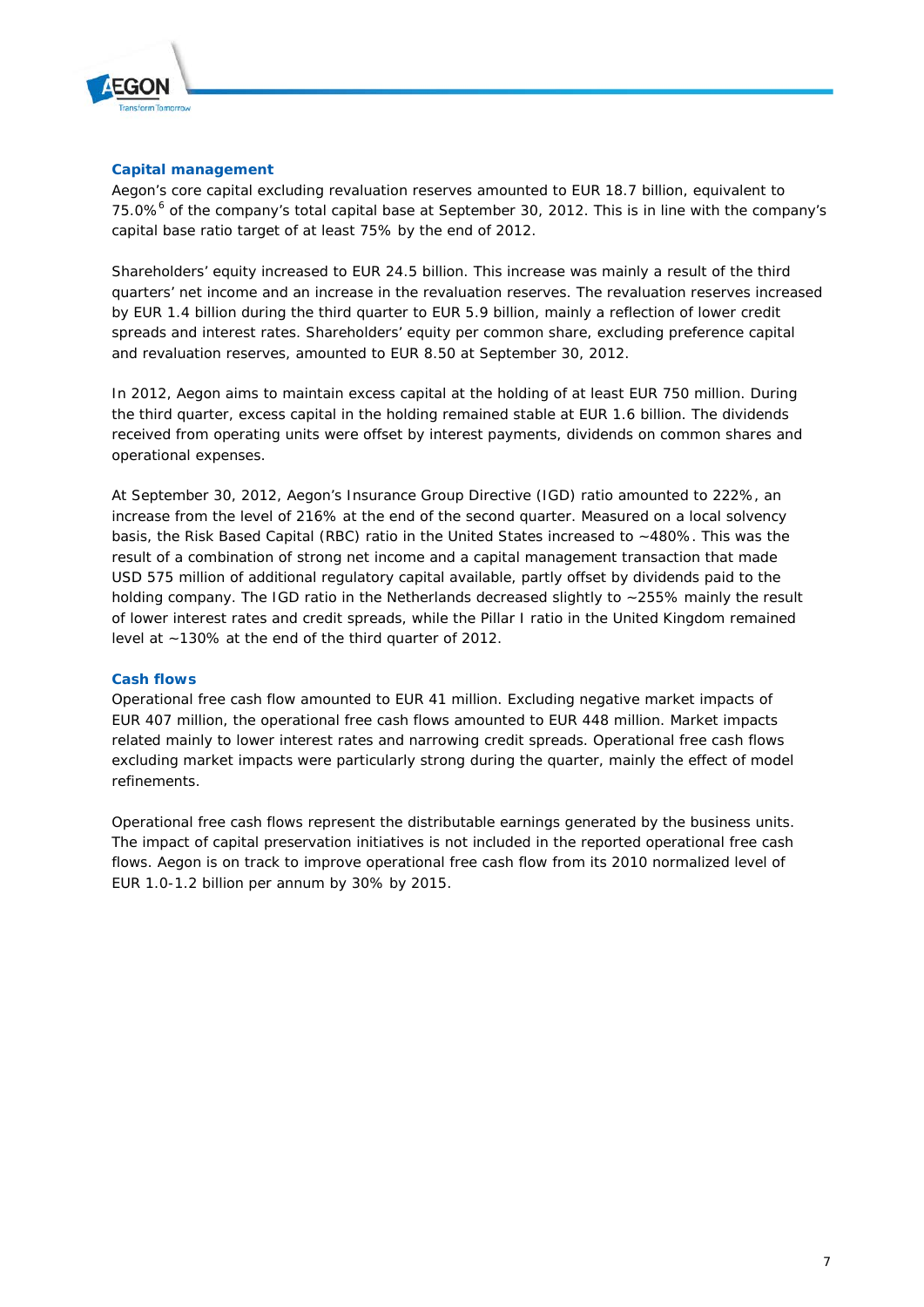

# APPENDIX I - Americas - The Netherlands - United Kingdom - New Markets

## **Financial overview, Q3 2012 geographically c)**

|                                                       |                      |      |         |                      | Holding,<br>other |       |
|-------------------------------------------------------|----------------------|------|---------|----------------------|-------------------|-------|
|                                                       |                      | The  | United  | <b>New</b>           | activities &      |       |
| <b>EUR millions</b>                                   | Americas Netherlands |      | Kingdom | Markets eliminations |                   | Total |
| Underlying earnings before tax by line of business    |                      |      |         |                      |                   |       |
| Life                                                  | 143                  | 78   | 23      | 40                   |                   | 284   |
| Individual savings and retirement products            | 108                  |      |         | (7)                  |                   | 101   |
| Pensions                                              | 91                   | 13   | 3       | 2                    |                   | 109   |
| Non-life                                              |                      | (9)  |         | 6                    |                   | (3)   |
| Distribution                                          |                      |      | (1)     |                      |                   | (1)   |
| Asset Management                                      |                      |      |         | 25                   |                   | 25    |
| Other                                                 |                      |      |         |                      | (50)              | (50)  |
| Share in underlying earnings before tax of associates | $\overline{2}$       |      |         | 4                    |                   |       |
| Underlying earnings before tax                        | 344                  | 82   | 26      | 70                   | (50)              | 472   |
| Fair value items                                      | (45)                 | (37) | (17)    | (1)                  | (26)              | (126) |
| Realized gains / (losses) on investments              | 69                   | 40   | 14      | 5                    |                   | 128   |
| Impairment charges                                    | (17)                 | (13) |         | (5)                  |                   | (35)  |
| Other income / (charges)                              | (1)                  | (3)  | 15      | (8)                  |                   | 3     |
| Run-off businesses                                    | 12                   |      |         |                      |                   | 12    |
| Income before tax                                     | 362                  | 69   | 38      | 61                   | (76)              | 454   |
| Income tax                                            | (70)                 | (7)  | (1)     | (23)                 | 21                | (80)  |
| Net income                                            | 292                  | 62   | 37      | 38                   | (55)              | 374   |
| Net underlying earnings                               | 255                  | 67   | 40      | 46                   | (39)              | 369   |

| Employee numbers                                            |           |          |
|-------------------------------------------------------------|-----------|----------|
|                                                             | Sept. 30, | June 30. |
|                                                             | 2012      | 2012     |
| Employees excluding agents                                  | 21.706    | 21.772   |
| Agents                                                      | 2,959     | 2,877    |
| Total number of employees excluding Associates              | 24.665    | 24.649   |
| Aegon's share of employees (including agents) in Associates | 2,652     | 2,371    |
| Total                                                       | 27,317    | 27.020   |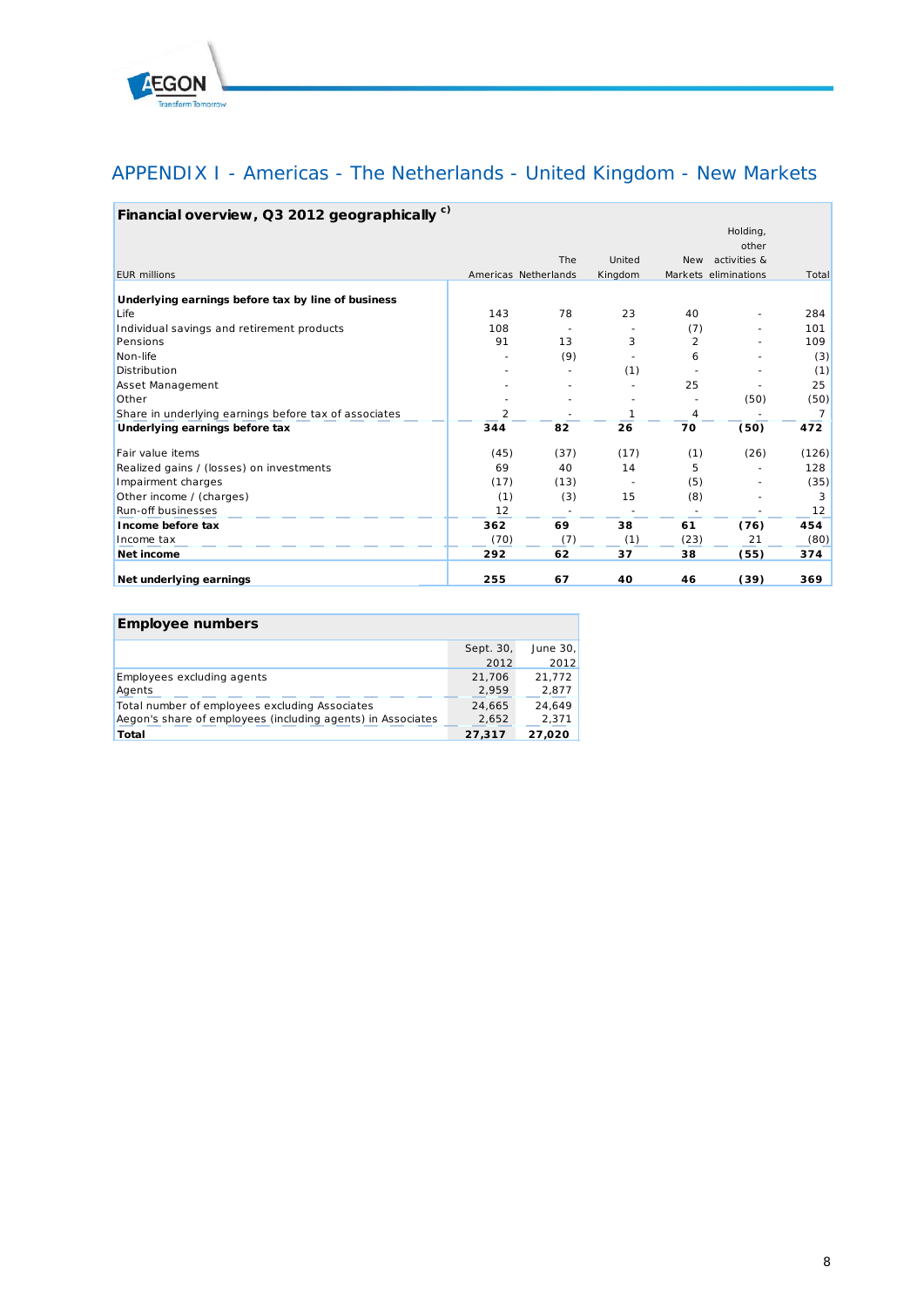

# AMERICAS

- o **Underlying earnings before tax amount to USD 431 million**
- o **Net income increases to USD 366 million, mainly the result of lower impairments and improved results from fair value items**
- o **Strong sales of life insurance and accident & health at USD 158 million and USD 219 million, respectively**
- o **Gross deposits of USD 8.0 billion driven by continued strong pension and VA deposits**

## **Underlying earnings before tax**

Underlying earnings from the Americas in the third quarter 2012 amounted to USD 431 million. Strong growth in pensions, variable annuities and indexed universal life, was partly offset by the non-recurrence of favorable items in the third quarter of 2011. In addition, earnings were impacted by recurring charges for Corporate Center expenses of USD 9 million, and an increase of USD 13 million in employee benefit expenses. Earnings in the third quarter included a one-time benefit from changes in post-retirement benefit plans of USD 35 million.

- Earnings from Life & Protection in the Americas amounted to USD 176 million, reflecting the non-recurrence of favorable items in the comparable quarter of 2011. In addition, earnings included the positive effect of net assumption changes of USD 5 million and benefited USD 18 million from changes in post-retirement benefit plans.
- Individual Savings & Retirement earnings increased to USD 131 million. Earnings from variable annuities improved to USD 61 million as a result of higher account balances and were only partly offset by the negative effect of policyholder assumption changes of USD 55 million. Excluding the impact from assumption changes, earnings increased, benefiting from changes in postretirement benefit plans (USD 7 million) and higher fee income. Fixed annuity earnings increased to USD 64 million, mainly the result of higher spreads and a provision release of USD 5 million.
- Earnings from Employer Solutions & Pensions increased to USD 115 million, mainly driven by higher average account balances and higher spreads. In addition, earnings included the positive effect of assumption changes of USD 10 million and benefited USD 11 million from changes in post-retirement benefit plans.
- Earnings from Canada decreased to USD 6 million as a result of unfavorable mortality, while earnings from Latin America amounted to USD 3 million.

#### **Net income**

Net income from Aegon's businesses in the Americas increased to USD 366 million in the third quarter. The main drivers were higher results from fair value items and lower impairments. In addition, higher underlying earnings, improved results from run-off businesses and higher realized gains on investments contributed positively to net income.

Results from fair value items improved strongly to USD (56) million for the quarter. Fair value results on credit derivatives amounted to USD 39 million as a result of tightening credit spreads. The macro hedge loss of USD 102 million reflected the increase in equity markets during the quarter and the continued low interest rate environment. In addition, alternative asset performance was USD 2 million above the expected return, driven by higher returns from hedge funds, offset by lower results from real estate and private equity.

Gains on investments of USD 86 million were realized as a result of normal trading activity. Net impairments amounted to USD 22 million and included USD 33 million in recoveries. Impairments and recoveries continue to be primarily linked to residential mortgage-backed securities.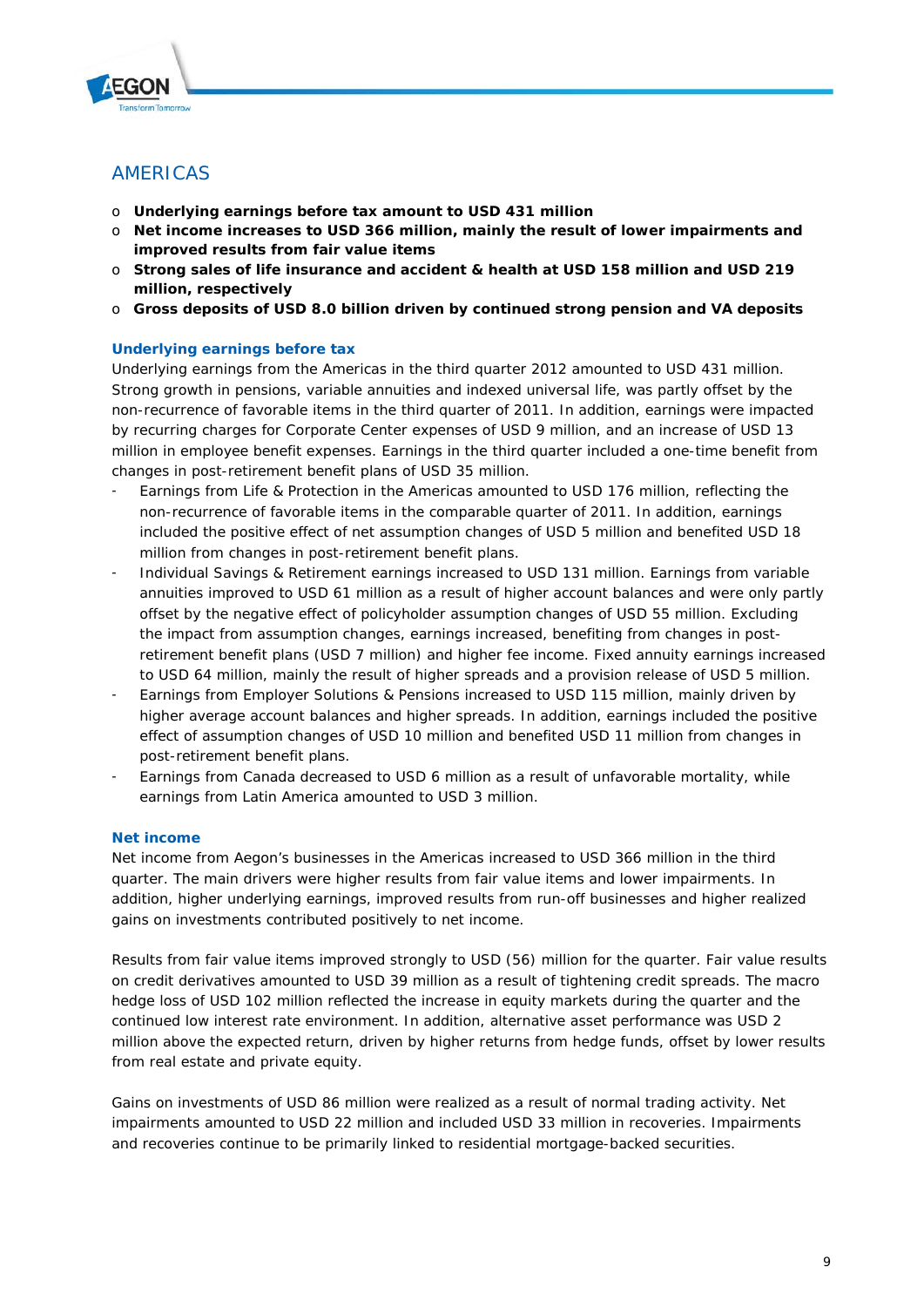

The result of run-off businesses amounted to USD 15 million driven by improved results on the institutional spread-based business and BOLI/COLI, only partly offset by lower results from payout annuities.

#### **Return on capital**

In the third quarter 2012, the return on average capital, excluding revaluation reserves, invested in Aegon's business in the Americas amounted to 6.6%. Excluding the capital allocated to the run-off businesses, the return on capital in the Americas would amount to 7.9%. Return on capital of Aegon's businesses excludes the benefit of leverage at the holding.

#### **Operating expenses**

Operating expenses decreased 13% to USD 430 million, primarily due to cost savings, the onetime benefit of changes in post-retirement benefit plans and the non-recurrence of restructuring charges in the third quarter of 2011, as well as a result of lower expenses for run-off businesses. On a comparable basis, operating expenses increased 1%.

#### **Sales**

New life sales increased 9% to USD 158 million, primarily driven by strong indexed universal life sales as distribution expanded into the brokerage channel last year. New premium production for accident & health insurance increased 11% to USD 219 million, mainly the result of increased travel insurance sales following the addition of new distribution last year.

Gross deposits amounted to USD 8.0 billion. Higher gross deposits in variable annuities and retail mutual funds were more than offset by lower stable value deposits, as stable value assets are targeted to be maintained at current levels, and lower gross deposits in the retirement plan space. In September, Aegon has repriced its variable annuity offering to reflect the current low interest environment and subsequent higher hedging costs in its riders.

Net deposits, excluding run-off businesses, declined to USD 1.1 billion in the third quarter. Aegon's core growth areas of variable annuities and pensions recorded net inflows of USD 0.5 billion and USD 0.7 billion, respectively. Retail mutual fund net flows improved considerably to USD 0.2 billion driven by the addition of fixed income fund selections. Net deposits in stable value solutions declined to USD 0.5 billion driven by lower sales. Aegon is de-emphasizing sales of fixed annuities as part of a strategic repositioning and therefore incurred net outflows of USD 0.5 billion in the third quarter.

#### **Market consistent value of new business**

As interest rates remain at low levels, Aegon has actively repriced products and slowed down sales of unprofitable business in order to meet its return targets. As a result, the market consistent value of new business increased to USD 92 million in the third quarter of 2012, mainly driven by improvements in variable annuities and the discontinuance of the universal life secondary guarantee survivor product in June.

#### **Revenue-generating investments**

Revenue-generating investments amounted to USD 334 billion at September 30, 2012, an increase of 3% compared with June 30, 2012. The increase of net inflows and the effect of higher equity markets on assets backing pensions and variable annuities were slightly offset by outflows from the run-off businesses and fixed annuities.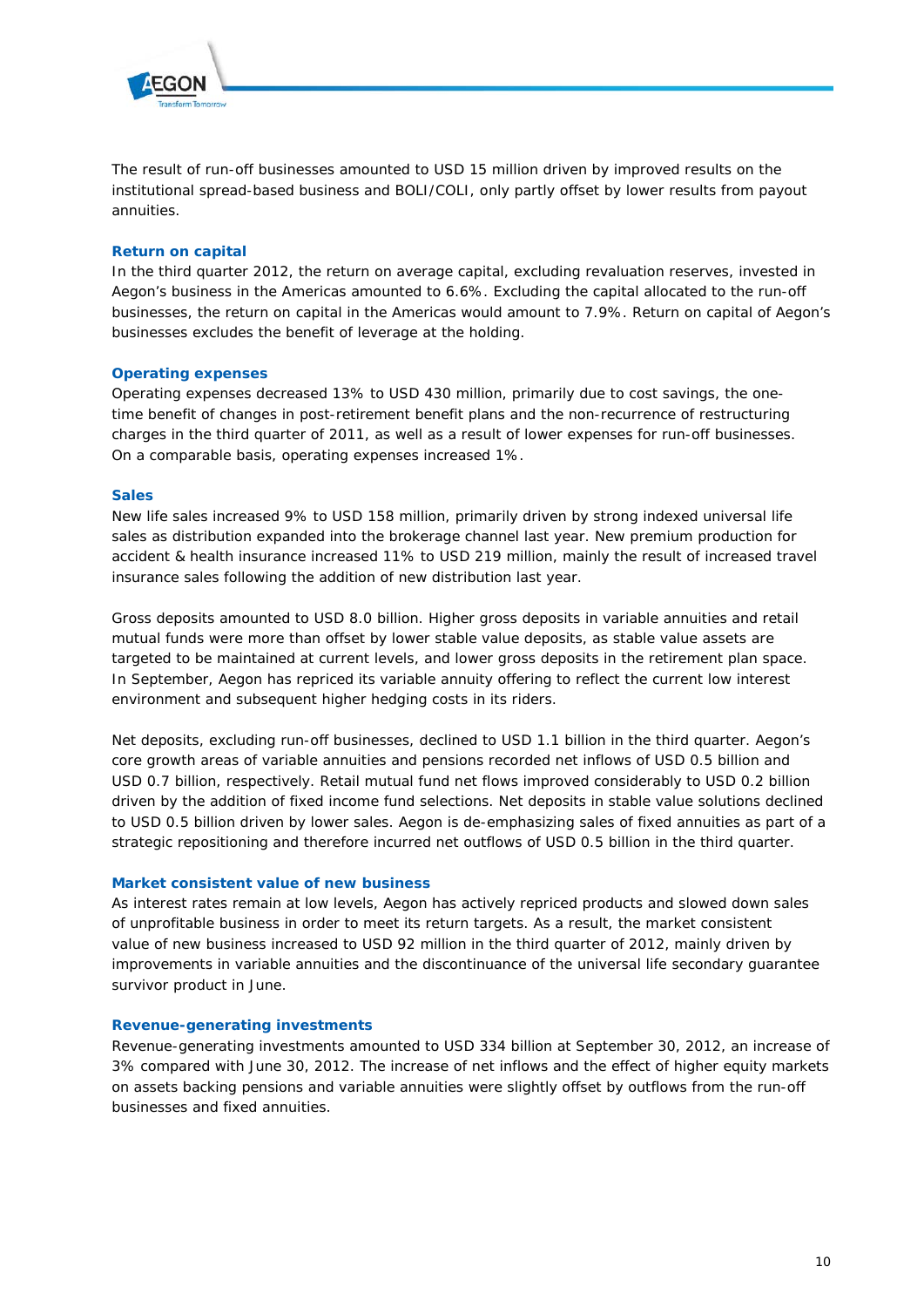

| Americas <sup>c)</sup>                                    |                |                |                |         |                |                   |              |                |
|-----------------------------------------------------------|----------------|----------------|----------------|---------|----------------|-------------------|--------------|----------------|
| <b>USD millions</b><br>Notes                              | Q3 2012        | Q2 2012        | %              | Q3 2011 | %              | YTD 2012 YTD 2011 |              | %              |
| Underlying earnings before tax by line of business        |                |                |                |         |                |                   |              |                |
| Life and protection                                       | 176            | 177            | (1)            | 215     | (18)           | 481               | 573          | (16)           |
| <b>Fixed annuities</b>                                    | 64             | 63             | $\overline{a}$ | 61      | 5              | 189               | 228          | (17)           |
| Variable annuities                                        | 61             | 84             | (27)           | 57      | $\overline{7}$ | 242               | 237          | $\overline{c}$ |
| Retail mutual funds                                       | 6              | 5              | 20             | 5       | 20             | 15                | 17           | (12)           |
| Individual savings and retirement products                | 131            | 152            | (14)           | 123     | $\overline{7}$ | 446               | 482          | (7)            |
| Employer solutions & pensions                             | 115            | 87             | 32             | 79      | 46             | 283               | 243          | 16             |
| Canada                                                    | 6              | 17             | (65)           | 17      | (65)           | 31                | 47           | (34)           |
| Latin America                                             | 3              | $\overline{c}$ | 50             | (1)     | ÷,             | 8                 |              |                |
| Underlying earnings before tax                            | 431            | 435            | (1)            | 433     | ÷              | 1,249             | 1,345        | (7)            |
| Fair value items                                          | (56)           | (103)          | 46             | (385)   | 85             | (76)              | (474)        | 84             |
| Realized gains / (losses) on investments                  | 86             | 70             | 23             | 55      | 56             | 168               | 159          | 6              |
| Impairment charges                                        | (22)           | (50)           | 56             | (106)   | 79             | (111)             | (262)        | 58             |
| Other income / (charges)                                  |                | (2)            |                | 6       |                | (3)               | $\mathbf{1}$ |                |
| Run- off businesses                                       | 15             | 8              | 88             | (7)     |                | 20                | 38           | (47)           |
| Income before tax                                         | 454            | 358            | 27             | (4)     |                | 1,247             | 807          | 55             |
| Income tax                                                | (88)           | (83)           | (6)            | 97      |                | (240)             | (33)         |                |
| Net income                                                | 366            | 275            | 33             | 93      | $\overline{a}$ | 1,007             | 774          | 30             |
|                                                           |                |                |                |         |                |                   |              |                |
| Net income / (loss) attributable to:                      |                |                |                |         |                |                   |              |                |
| Equity holders of Aegon N.V.                              | 366            | 275            | 33             | 93      |                | 1,007             | 774          | 30             |
| Net underlying earnings                                   | 319            | 321            | (1)            | 333     | (4)            | 913               | 1,030        | (11)           |
| Commissions and expenses                                  | 954            | 1,228          | (22)           | 1,220   | (22)           | 3,237             | 3,594        | (10)           |
| of which operating expenses                               | 430            | 477            | (10)           | 495     | (13)           | 1,385             | 1,469        | (6)            |
|                                                           |                |                |                |         |                |                   |              |                |
| <b>New life sales</b><br>12                               |                |                |                |         |                |                   |              |                |
| Life single premiums                                      | 56             | 62             | (10)           | 42      | 33             | 183               | 197          | (7)            |
| Life recurring premiums annualized                        | 153            | 156            | (2)            | 141     | 9              | 459               | 414          | 11             |
| Total recurring plus 1/10 single                          | 158            | 162            | (2)            | 145     | 9              | 477               | 434          | 10             |
| Life & protection                                         | 126            | 126            |                | 107     | 18             | 376               | 326          | 15             |
| Employer solutions & pensions                             | $\overline{7}$ | 8              | (13)           | 6       | 17             | 24                | 19           | 26             |
| Canada                                                    | 15             | 15             | $\bar{z}$      | 15      |                | 44                | 50           | (12)           |
| Latin America                                             | 10             | 13             | (23)           | 17      | (41)           | 33                | 39           | (15)           |
| Total recurring plus 1/10 single                          | 158            | 162            | (2)            | 145     | 9              | 477               | 434          | 10             |
| New premium production accident and health insurance      | 219            | 225            | (3)            | 198     | 11             | 675               | 579          | 17             |
| Gross deposits (on and off balance) by line of busi<br>12 |                |                |                |         |                |                   |              |                |
| Life & protection                                         | $\overline{c}$ | 3              | (33)           | 2       |                | 8                 | 8            |                |
| <b>Fixed annuities</b>                                    | 58             | 77             | (25)           | 87      | (33)           | 226               | 241          | (6)            |
| Variable annuities                                        | 1,391          | 1,304          | $\overline{7}$ | 1,338   | $\overline{4}$ | 3,909             | 3,918        |                |
| Retail mutual funds                                       | 873            | 812            | 8              | 618     | 41             | 2,439             | 2,158        | 13             |
| Individual savings & retirement products                  | 2,322          | 2,193          | 6              | 2,043   | 14             | 6,574             | 6,317        | 4              |
| Employer solutions & pensions                             | 5,613          | 6,278          | (11)           | 8,282   | (32)           | 19,435            | 18,749       | 4              |
| Canada                                                    | 33             | 33             |                | 73      | (55)           | 140               | 253          | (45)           |
| Latin America                                             | 4              | 3              | 33             |         |                | 11                |              |                |
| <b>Total gross deposits</b>                               | 7,974          | 8,510          | (6)            | 10,400  | (23)           | 26,168            | 25,327       | 3              |
|                                                           |                |                |                |         |                |                   |              |                |
| Net deposits (on and off balance) by line of busine<br>12 |                |                |                |         |                |                   |              |                |
| Life & protection                                         | (8)            | (10)           | 20             | (10)    | 20             | (28)              | (34)         | 18             |
| <b>Fixed annuities</b>                                    | (544)          | (607)          | 10             | (728)   | 25             | (1, 779)          | (2, 339)     | 24             |
| Variable annuities                                        | 476            | 449            | 6              | 489     | (3)            | 1,288             | 1,180        | 9              |
| Retail mutual funds                                       | 153            | 88             | 74             | (234)   |                | 210               | (289)        |                |
| Individual savings & retirement products                  | 85             | (70)           |                | (473)   |                | (281)             | (1, 448)     | 81             |
| Employer solutions & pensions                             | 1,142          | 1,112          | $\sqrt{3}$     | 4,514   | (75)           | 4,051             | 6,047        | (33)           |
| Canada                                                    | (90)           | (92)           | $\overline{a}$ | (39)    | (131)          | (287)             | (302)        | $\sqrt{5}$     |
| Latin America                                             | $\overline{2}$ | $^{2}$         |                |         |                | 8                 |              |                |
| Total net deposits excluding run-off businesses           | 1,131          | 942            | 20             | 3,992   | (72)           | 3,463             | 4,263        | (19)           |
| Run-off businesses                                        | (360)          | (606)          | $41\,$         | (1,580) | 77             | (2, 485)          | (3, 554)     | 30             |
| <b>Total net deposits</b>                                 | 771            | 336            | 129            | 2,412   | (68)           | 978               | 709          | 38             |

## **Revenue-generating investments**

|                                             | Sept. 30, | June 30. |                |
|---------------------------------------------|-----------|----------|----------------|
|                                             | 2012      | 2012     | $\%$           |
| Revenue-generating investments (total)      | 334.148   | 324.974  | $\mathbf{3}$   |
| Investments general account                 | 115.759   | 114.839  |                |
| Investments for account of policyholders    | 88.145    | 84.548   | $\overline{4}$ |
| Off balance sheet investments third parties | 130.244   | 125,587  | $\overline{4}$ |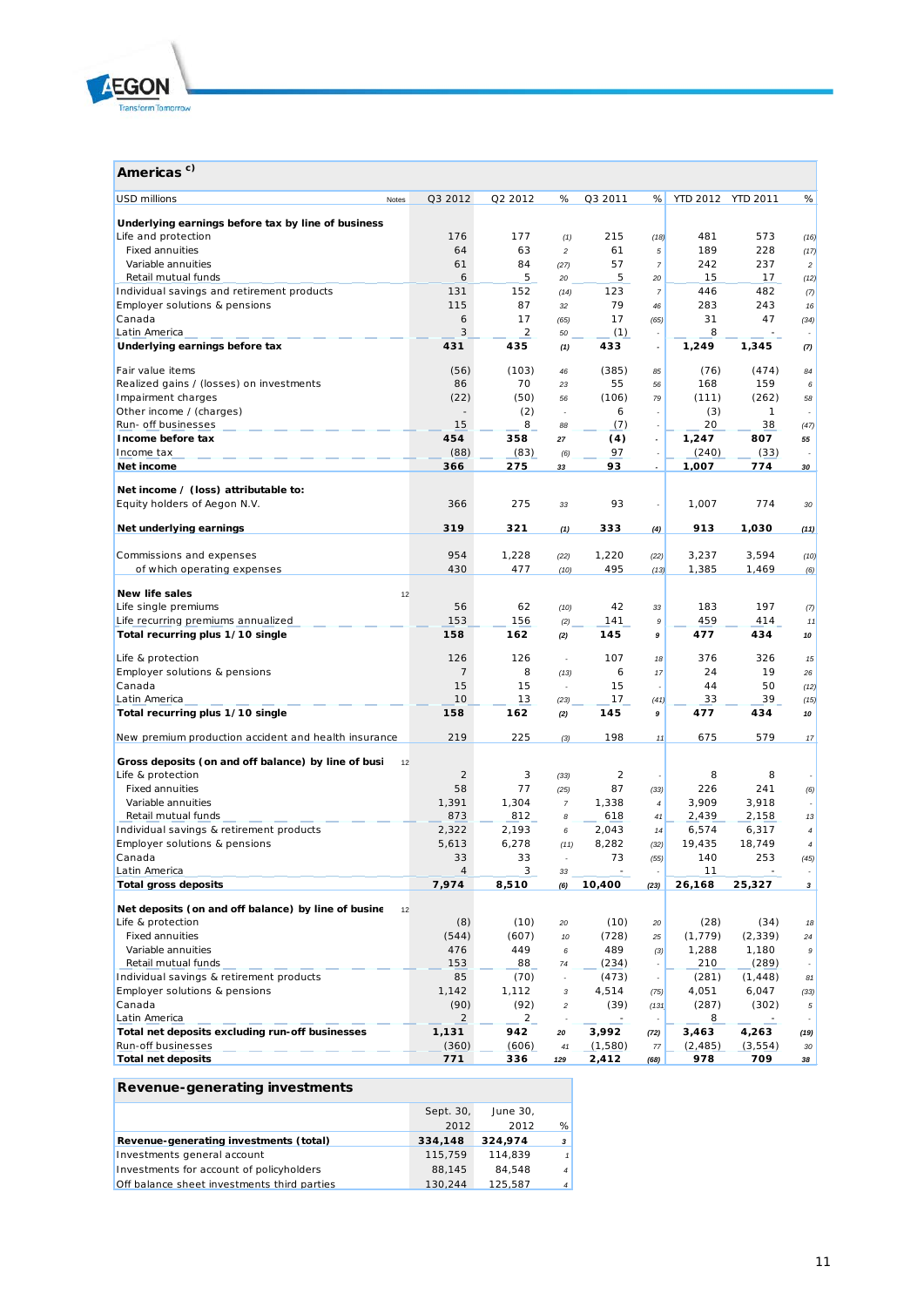

## THE NETHERLANDS

- o **Underlying earnings before tax increased to EUR 82 million, due to lower funding costs and cost savings**
- o **Net income stable at EUR 62 million**
- o **New life sales decline to EUR 25 million as higher pension sales were offset by lower life sales**

#### **Underlying earnings before tax**

Underlying earnings from Aegon's operations in the Netherlands increased to EUR 82 million as higher earnings in Life & Savings more than offset lower earnings in Pensions and Non-life. Earnings in the third quarter of 2012 included recurring charges for Corporate Center expenses of EUR 4 million.

- Earnings from Aegon's Life & Savings operations increased to EUR 78 million. This strong improvement was driven by lower funding costs, cost savings and a provision release of EUR 8 million.
- Earnings from the Pension business declined to EUR 13 million. This was mainly driven by lower interest income and the wind-up of several contracts.
- Non-life recorded a loss of EUR 9 million. The profitability of disability products improved during the quarter, following management actions. However, this was offset by adverse claim experience in general insurance, mainly driven by several large fire claims.
- Distribution recorded a break-even result. The increase as compared to the third quarter of 2011 was driven by cost savings and lower amortization of intangibles following the write-down in the fourth quarter of 2011.

#### **Net income**

Net income from Aegon's businesses in the Netherlands remained level at EUR 62 million. Gains on investments totaled EUR 40 million for the quarter and were the result of normal trading activity in the portfolio. Results on fair value items declined to EUR (37) million driven by the negative revaluation of real estate and the result on the guarantee portfolio. Other charges in the comparable quarter last year included charges related to the restructuring announced in September 2011. Impairments for the quarter increased to EUR 13 million and are related to an investment in a real estate development company and residential mortgages in the Netherlands.

#### **Return on capital**

The return on average capital, excluding revaluation reserves, invested in Aegon's businesses in the Netherlands increased to 6.9%, the result of higher net underlying earnings. Return on capital of Aegon's businesses excludes the benefit of leverage at the holding.

#### **Operating expenses**

Operating expenses declined to EUR 184 million, mainly driven by cost savings and the nonrecurrence of restructuring charges, which were partly offset by investments in new distribution capabilities and recurring charges for Corporate Center expenses of EUR 4 million. On a comparable basis, operating expenses decreased 7%.

In 2011, Aegon initiated actions to make its business in the Netherlands more agile and better positioned to respond to changing conditions and new opportunities in the Dutch market. The reorganization program and other initiatives will result in a reduction of the cost base by EUR 100 million, compared to the cost base for 2010. Over the past quarters, Aegon has already implemented cost savings of EUR 80 million.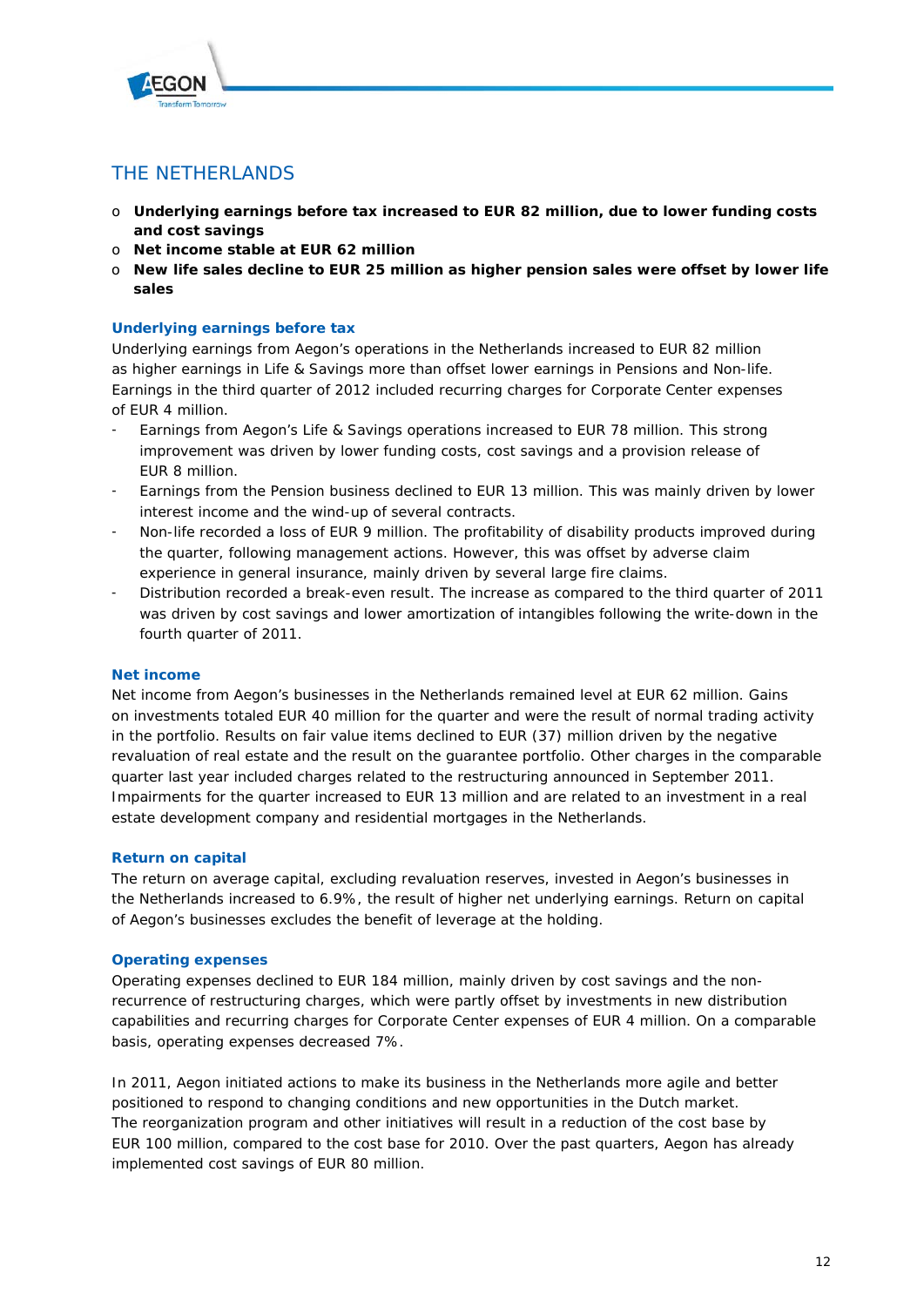

#### **Sales**

New life sales decreased in the third quarter to EUR 25 million. Individual life sales declined to EUR 7 million, primarily driven by a shrinking Dutch life insurance market and competition from bank savings products. Pension sales increased to EUR 18 million, as a result of a large contract win. The market conditions remain difficult, mainly driven by the low interest rate environment. In addition, Aegon continues to focus on writing profitable business on a market consistent basis.

Production of mortgages in the third quarter of 2012 amounted to EUR 660 million, in line with the production achieved in the previous quarters of 2012.

Premium production for accident & health insurance amounted to EUR 2 million. Sales in income insurance products were lower, following price increases to maintain margins and continued strong competition. General insurance production amounted to EUR 7 million, level with the third quarter of 2011.

Following a reduction of the rate offered on savings accounts to protect margins, deposits declined to EUR 275 million.

#### **Market consistent value of new business**

The market consistent value of new business in the Netherlands strongly improved compared to the third quarter of 2011 and amounted to EUR 59 million. The increase was mainly driven by higher contributions from mortgages as funding costs declined.

#### **Revenue-generating investments**

Revenue-generating investments increased 1%, compared with the end of the second quarter of 2012, to EUR 66 billion. The increase was mainly driven by growth of the business and lower interest rates and credit spreads.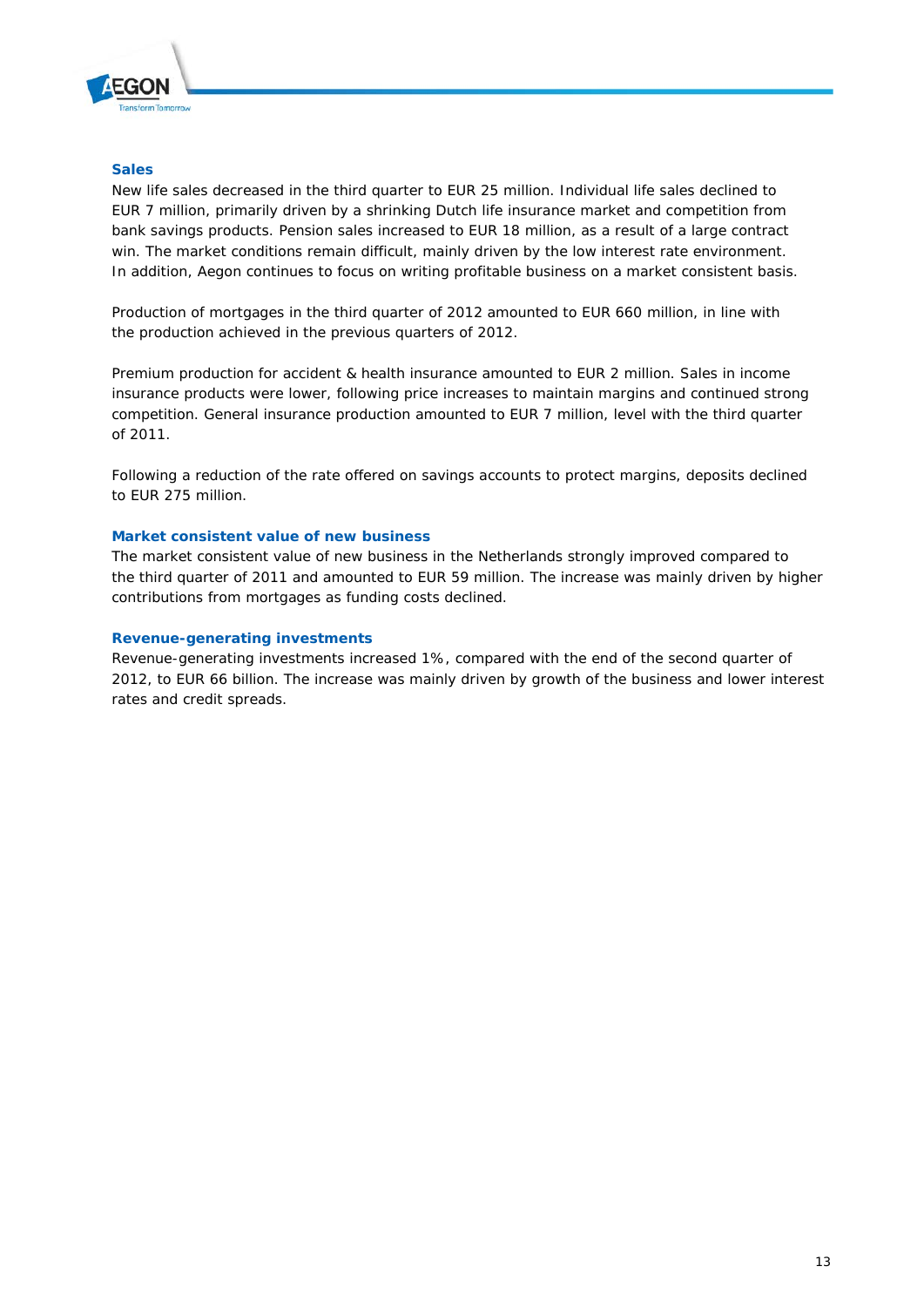

## **The Netherlands**

| <b>EUR</b> millions<br>Notes                            | Q3 2012        | Q2 2012        | %    | Q3 2011 | %     | YTD 2012 YTD 2011 |                      | %    |
|---------------------------------------------------------|----------------|----------------|------|---------|-------|-------------------|----------------------|------|
|                                                         |                |                |      |         |       |                   |                      |      |
| Underlying earnings before tax by line of business      | 78             | 51             |      |         |       | 185               | 145                  |      |
| Life and Savings                                        |                | 25             | 53   | 47      | 66    |                   |                      | 28   |
| Pensions                                                | 13             |                | (48) | 24      | (46)  | 59                | 62<br>$\overline{4}$ | (5)  |
| Non-life                                                | (9)            | (11)           | 18   | (1)     | ÷,    | (25)              |                      |      |
| Distribution                                            |                | $\overline{4}$ |      | (2)     | ÷,    | 11                | 8                    | 38   |
| Share in underlying earnings before tax of associates   |                | $\overline{2}$ |      |         |       | $\overline{2}$    | 4                    | (50) |
| Underlying earnings before tax                          | 82             | 71             | 15   | 68      | 21    | 232               | 223                  | 4    |
| Fair value items                                        | (37)           | 153            |      | 25      |       | 158               | (33)                 |      |
| Realized gains / (losses) on investments                | 40             | (6)            |      | 59      | (32)  | 68                | 236                  | (71) |
| Impairment charges                                      | (13)           | (3)            |      | (5)     | (160) | (19)              | (10)                 | (90) |
| Other income / (charges)                                | (3)            | (266)          | 99   | (61)    | 95    | (272)             | (80)                 |      |
| Income before tax                                       | 69             | (51)           |      | 86      | (20)  | 167               | 336                  | (50) |
| Income tax                                              | (7)            | 23             |      | (23)    | 70    | 8                 | (65)                 |      |
| Net income                                              | 62             | (28)           |      | 63      | (2)   | 175               | 271                  | (35) |
|                                                         |                |                |      |         |       |                   |                      |      |
| Net income / (loss) attributable to:                    |                |                |      |         |       |                   |                      |      |
| Equity holders of Aegon N.V.                            | 62             | (28)           |      | 63      | (2)   | 175               | 271                  | (35) |
| Net underlying earnings                                 | 67             | 57             | 18   | 55      | 22    | 186               | 188                  | (1)  |
|                                                         |                |                |      |         |       |                   |                      |      |
| Commissions and expenses                                | 251            | 268            | (6)  | 311     | (19)  | 789               | 861                  | (8)  |
| of which operating expenses                             | 184            | 189            | (3)  | 242     | (24)  | 560               | 632                  | (11) |
| <b>New life sales</b>                                   |                |                |      |         |       |                   |                      |      |
| Life single premiums                                    | 189            | 146            | 29   | 210     | (10)  | 580               | 884                  | (34) |
| Life recurring premiums annualized                      | 6              | 9              | (33) | 12      | (50)  | 22                | 49                   | (55) |
| Total recurring plus 1/10 single                        | 25             | 23             | 9    | 32      | (22)  | 80                | 137                  | (42) |
|                                                         |                |                |      |         |       |                   |                      |      |
| Life and Savings                                        | $\overline{7}$ | 12             | (42) | 17      | (59)  | 37                | 68                   | (46) |
| Pensions                                                | 18             | 11             | 64   | 15      | 20    | 43                | 69                   | (38) |
| Total recurring plus 1/10 single                        | 25             | 23             | 9    | 32      | (22)  | 80                | 137                  | (42) |
| New premium production accident and health insurance    | $\overline{2}$ | $\overline{4}$ | (50) | 6       | (67)  | 15                | 20                   | (25) |
| New premium production general insurance                | $\overline{7}$ | $\overline{7}$ |      | 6       | 17    | 23                | 21                   | 10   |
|                                                         |                |                |      |         |       |                   |                      |      |
| Gross deposits (on and off balance) by line of business |                |                |      |         |       |                   |                      |      |
| Life and Savings                                        | 275            | 367            | (25) | 584     | (53)  | 1,202             | 1,408                | (15) |
| Pensions                                                |                |                |      |         |       |                   | 80                   |      |
| <b>Total gross deposits</b>                             | 275            | 367            | (25) | 584     | (53)  | 1,202             | 1,488                | (19) |
|                                                         |                |                |      |         |       |                   |                      |      |
| Net deposits (on and off balance) by line of business   |                |                |      |         |       |                   |                      |      |
| Life and Savings                                        | (480)          | (66)           |      | 54      |       | (731)             | (201)                |      |
| Pensions<br><b>Total net deposits</b>                   | (480)          | (66)           |      | 54      |       | (731)             | 27<br>(174)          |      |
|                                                         |                |                |      |         |       |                   |                      |      |

## **Revenue-generating investments**

|                                          | Sept. 30, | June 30. |                          |
|------------------------------------------|-----------|----------|--------------------------|
|                                          | 2012      | 2012     | $\%$                     |
| Revenue-generating investments (total)   | 65.854    | 65.071   |                          |
| Investments general account              | 40.917    | 40.246   | $\overline{\phantom{a}}$ |
| Investments for account of policyholders | 24.937    | 24.825   |                          |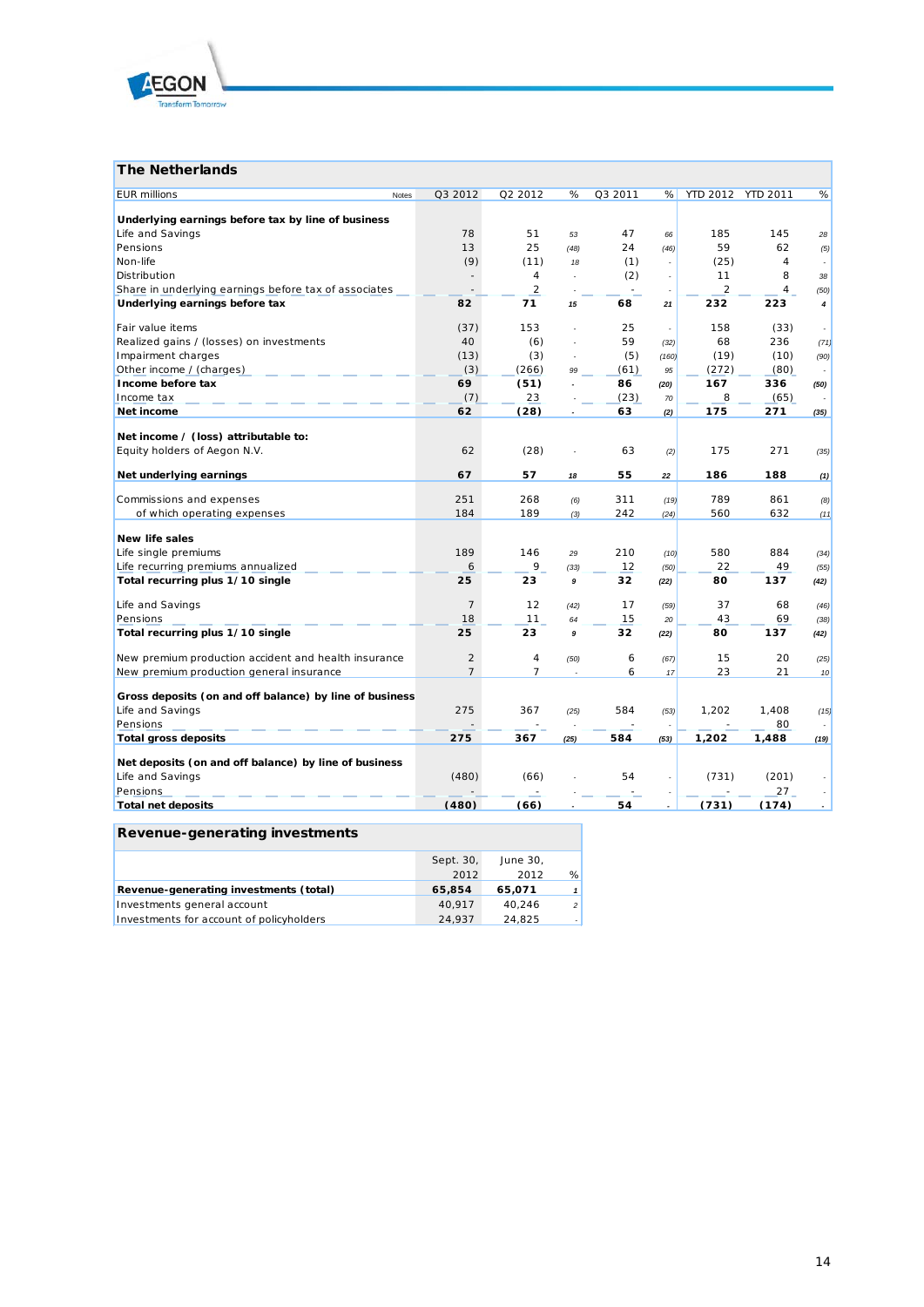

## UNITED KINGDOM

- o **Underlying earnings before tax increase to GBP 20 million as a result of cost savings**
- o **Net income increase to GBP 30 million due to higher underlying earnings and lower impairments**
- o **New life sales of GBP 163 million, in line with expectations**

#### **Underlying earnings before tax**

Underlying earnings before tax from Aegon's operations in the United Kingdom increased to GBP 20 million in the third quarter, driven by a strong improvement in earnings from pensions as a result of cost reductions. Earnings included recurring charges for Corporate Center expenses of GBP 2 million.

- Earnings from Life remained level at GBP 19 million, partly driven by recurring charges for the Corporate Center of GBP 1 million, which offset the positive impact of cost reductions.
- Earnings from Pensions improved to GBP 2 million, mainly driven by the non-recurrence of extraordinary charges recorded in the previous year, and the successful implementation of the cost reduction program in Aegon's business in the United Kingdom. These positive impacts were partly offset by a GBP 4 million negative effect from adverse persistency, which the UK insurance industry is experiencing in anticipation of the implementation of the Retail Distribution Review (RDR). Aegon continues to invest in new propositions to position itself to capture future growth opportunities, which is expected to continue in coming quarters.
- Earnings from Distribution remained level at a loss of GBP 1 million.

#### **Net income**

Net income increased to GBP 30 million driven by higher underlying earnings, higher realized gains on investments and a strong improvement in impairments. Results on fair value items amounted to a loss of GBP 14 million, driven by a loss on hedges as a result of increased equity markets. There were no impairments during the quarter.

#### **Return on capital**

The return on average capital, excluding revaluation reserves, invested in Aegon's businesses in the United Kingdom increased to 4.9%, primarily as a result of higher net underlying earnings. Net underlying earnings included a one-time tax benefit as a result of a reduction in the UK tax rate effective April 1, 2013 offset by a charge of GBP 15 million related to deferred tax assets. Return on capital of Aegon's businesses excludes the benefit of leverage at the holding.

#### **Operating expenses**

Operating expenses for the third quarter of 2012 declined 30% to GBP 73 million, following the successful implementation of the cost reduction program in the United Kingdom. In addition, investments in new propositions in the pension business, which are expected to continue in coming quarters, have been offset by lower project spend. On a comparable basis, operating expenses decreased 25%.

#### **Sales**

New life sales declined 7% to GBP 163 million compared to the third quarter of 2011, reflecting an expected reduction in pension sales. Platform sales increased as new advisors joined the Aegon Retirement Choices platform.

#### **Market consistent value of new business**

The market consistent value of new business in the United Kingdom increased to GBP 19 million, as the benefit from lower acquisition expenses and higher life sales was partly offset by lower sales volumes on pension business.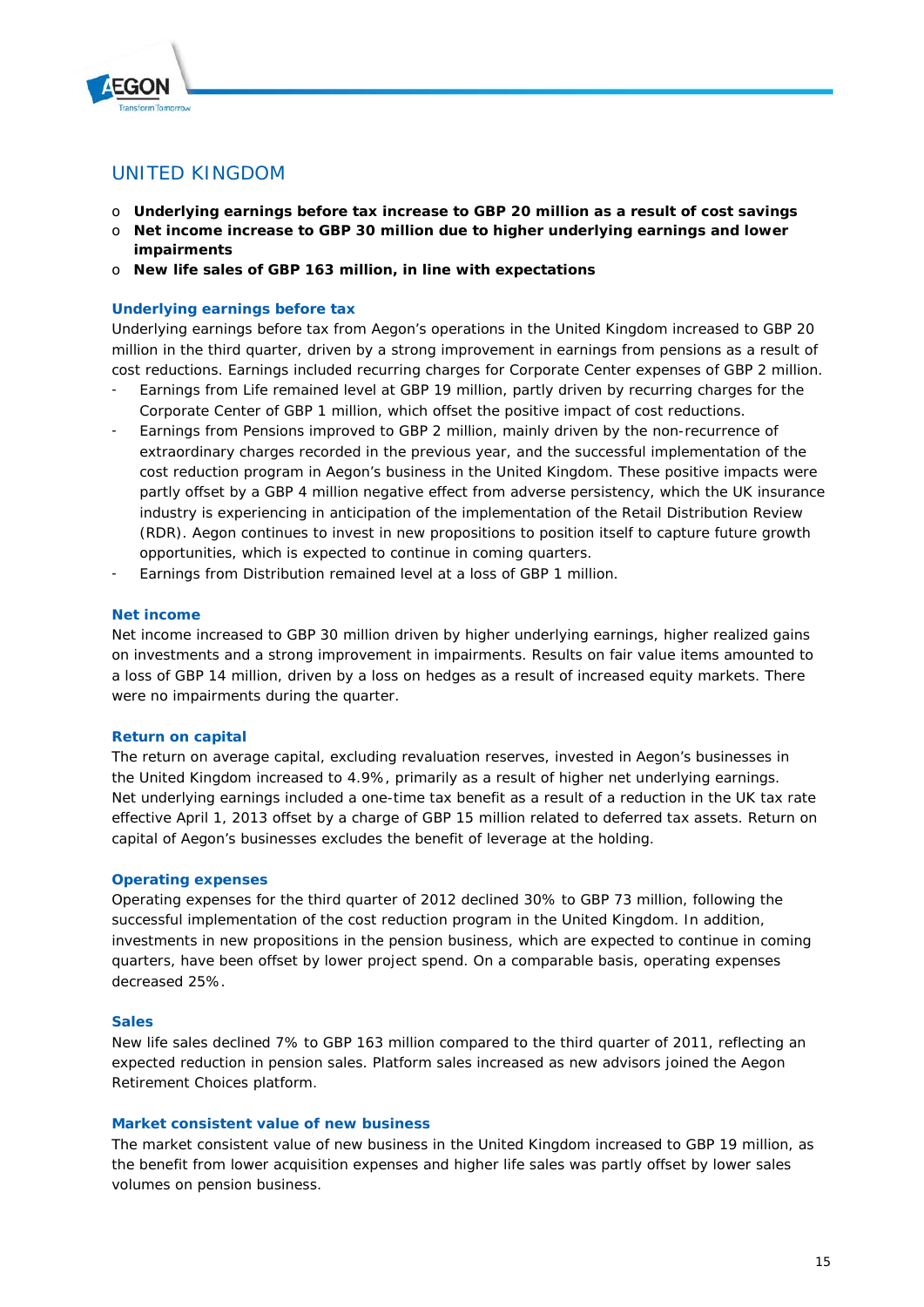

## **Revenue-generating investments**

Revenue-generating investments increased 4% to GBP 54 billion, compared with the end of the second quarter of 2012, primarily the result of higher equity markets and lower interest rates.

| <b>United Kingdom</b>                                      |                         |                |      |          |                          |                   |           |       |
|------------------------------------------------------------|-------------------------|----------------|------|----------|--------------------------|-------------------|-----------|-------|
| <b>GBP</b> millions                                        | Q3 2012<br>Notes        | Q2 2012        | %    | Q3 2011  | %                        | YTD 2012 YTD 2011 |           | %     |
|                                                            |                         |                |      |          |                          |                   |           |       |
| Underlying earnings before tax by line of business<br>Life | 19                      | 15             |      | 18       |                          | 49                | 56        |       |
|                                                            | 2                       | 5              | 27   |          | 6                        |                   | (25)      | (13)  |
| Pensions<br>Distribution                                   | (1)                     |                | (60) | (9)      |                          | 18<br>(2)         |           |       |
|                                                            | 20                      | 20             |      | (1)<br>8 |                          | 65                | (4)<br>27 | 50    |
| Underlying earnings before tax                             |                         |                |      |          | 150                      |                   |           | 141   |
| Fair value items                                           | (14)                    | (1)            |      | (7)      | (100)                    | (17)              | (8)       | (113) |
| Realized gains / (losses) on investments                   | 12                      | 28             | (57) | 3        |                          | 40                | 38        | 5     |
| Impairment charges                                         |                         | $\sim$         |      | (19)     | ÷.                       |                   | (54)      |       |
| Other income / (charges)                                   | 12                      | 10             | 20   | 4        | 200                      | 27                |           |       |
| Income before tax                                          | 30                      | 57             | (47) | (11)     | $\overline{\phantom{a}}$ | 115               | 3         |       |
| Income tax attributable to policyholder return             | (11)                    | (11)           |      | (17)     | 35                       | (27)              | (33)      | 18    |
| Income before income tax on shareholders return            | 19                      | 46             | (59) | (28)     | $\overline{\phantom{a}}$ | 88                | (30)      |       |
| Income tax on shareholders return                          | 11                      | (8)            |      | 28       | (61)                     | 19                | 61        | (69)  |
| Net income                                                 | 30                      | 38             | (21) |          | $\overline{\phantom{a}}$ | 107               | 31        |       |
|                                                            |                         |                |      |          |                          |                   |           |       |
| Net income / (loss) attributable to:                       | 30                      | 38             |      |          |                          | 107               | 31        |       |
| Equity holders of Aegon N.V.                               |                         |                | (21) |          |                          |                   |           |       |
| Net underlying earnings                                    | 32                      | 18             | 78   | 26       | 23                       | 90                | 73        | 23    |
| Commissions and expenses                                   | 151                     | 146            | 3    | 183      | (17)                     | 439               | 548       | (20)  |
| of which operating expenses                                | 73                      | 69             | 6    | 104      | (30)                     | 204               | 311       | (34)  |
|                                                            |                         |                |      |          |                          |                   |           |       |
| New life sales                                             | 8                       |                |      |          |                          |                   |           |       |
| Life single premiums                                       | 643                     | 592            | 9    | 615      | 5                        | 1,835             | 2,167     | (15)  |
| Life recurring premiums annualized                         | 98                      | 111            | (12) | 113      | (13)                     | 327               | 360       | (9)   |
| Total recurring plus 1/10 single                           | 163                     | 170            | (4)  | 175      | (7)                      | 511               | 577       | (11)  |
| Life                                                       | 19                      | 17             | 12   | 18       | 6                        | 53                | 49        | 8     |
| Pensions                                                   | 144                     | 153            | (6)  | 157      | (8)                      | 458               | 528       | (13)  |
| Total recurring plus 1/10 single                           | 163                     | 170            | (4)  | 175      | (7)                      | 511               | 577       | (11)  |
|                                                            |                         |                |      |          |                          |                   |           |       |
| Gross deposits (on and off balance) by line of business    |                         |                |      |          |                          |                   |           |       |
| Variable annuities                                         | 4                       | $\overline{7}$ | (43) | 10       | (60)                     | 18                | 41        | (56)  |
| <b>Total gross deposits</b>                                | $\overline{\mathbf{4}}$ | 7              | (43) | 10       | (60)                     | 18                | 41        | (56)  |
| Net deposits (on and off balance) by line of business      |                         |                |      |          |                          |                   |           |       |
| Variable annuities                                         | (4)                     | (1)            |      | 1        |                          | (6)               | 15        |       |
| <b>Total net deposits</b>                                  | (4)                     | (1)            |      | 1        |                          | (6)               | 15        |       |

| Revenue-generating investments           |                   |                  |                |
|------------------------------------------|-------------------|------------------|----------------|
|                                          | Sept. 30,<br>2012 | June 30.<br>2012 | $\%$           |
| Revenue-generating investments (total)   | 53,774            | 51,631           | $\overline{4}$ |
| Investments general account              | 8.908             | 8.460            | $5^{\circ}$    |
| Investments for account of policyholders | 44,866            | 43.171           | $\overline{4}$ |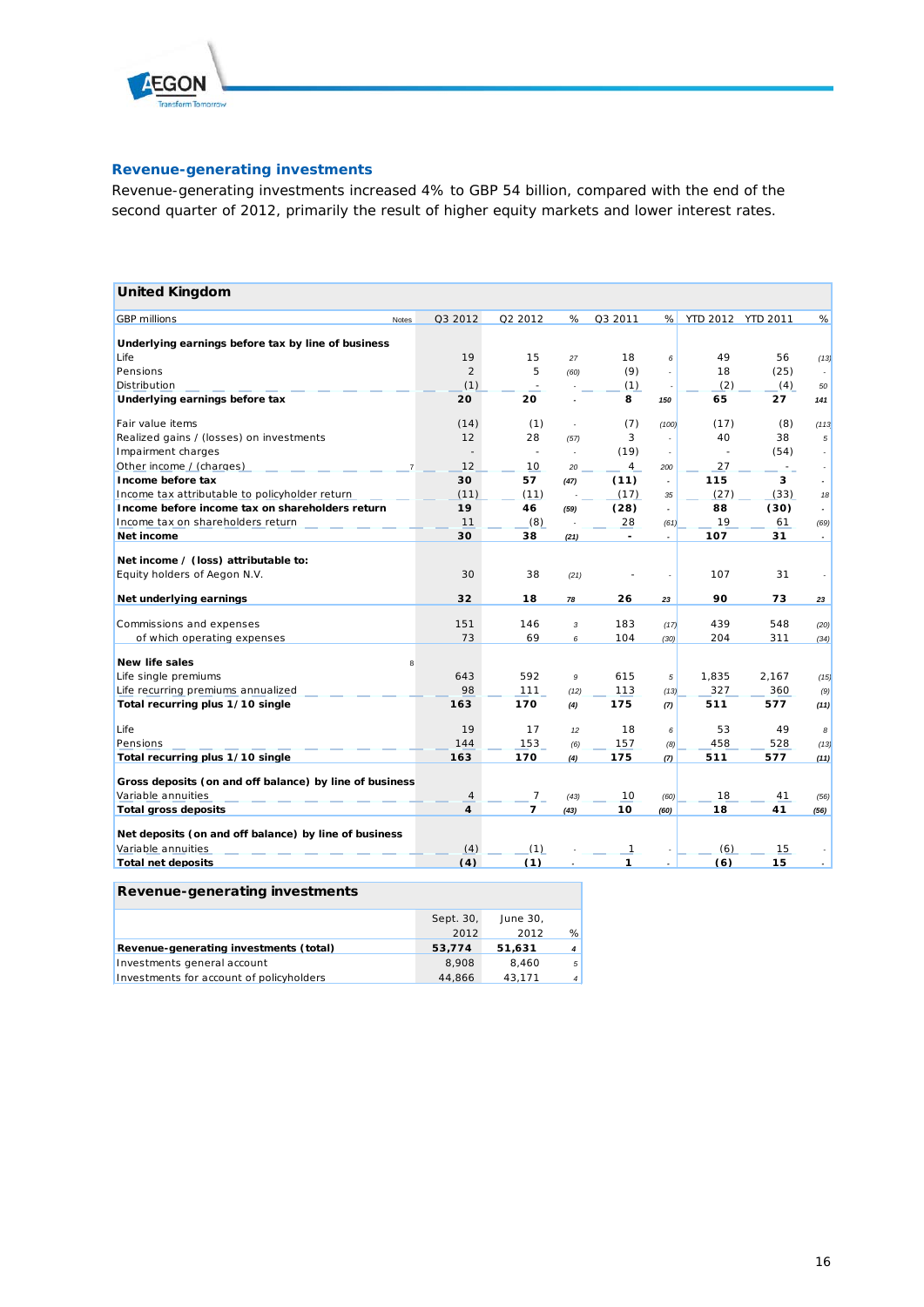# NEW MARKETS

- o **Underlying earnings before tax increase 52% to EUR 70 million driven by Aegon Asset Management and Asia**
- o **Net income increases to EUR 38 million due to higher underlying earnings and lower impairments**
- o **New life sales decline to EUR 48 million due to lower sales in Spain**

#### **Underlying earnings before tax**

In New Markets, Aegon's underlying earnings before tax increased 52% to EUR 70 million. Higher earnings from Aegon Asset Management and Asia were the main drivers for the increase in earnings.

- Earnings from Central & Eastern Europe were slightly higher at EUR 16 million, as higher earnings from Aegon's operations in the Czech Republic and Turkey more than offset a slightly lower contribution from the Hungarian business.
- Results from Aegon's operations in Asia increased to EUR 13 million and included a gain of EUR 7 million related to updated mortality assumptions in Asia and a one-time settlement gain of EUR 2 million related to disposed activities.
- Earnings from Spain & France decreased 24% to EUR 16 million as results from Aegon's partnership with CAM are no longer included in the results since the second quarter of 2012. The comparable quarter of 2011 included underlying earnings of EUR 5 million from CAM. The earnings contribution from partner La Mondiale in France slightly declined compared to the same quarter last year and amounted to EUR 5 million.
- Results from Variable Annuities Europe amounted to nil which was mainly the result of project spending to position the company for future growth.
- Earnings from Aegon Asset Management increased significantly to EUR 25 million, which is mainly the result of asset growth.

#### **Net income**

Net income from Aegon's operations in New Markets increased to EUR 38 million, driven by higher underlying earnings, improved results from fair value items and lower impairment charges. Impairment charges were sharply lower as compared to the third quarter of last year, due to significantly lower mortgage related impairments in Hungary.

#### **Return on capital**

The return on average capital, excluding revaluation reserves, invested in Aegon's businesses in New Markets increased to 6.9%, mainly the result of higher net underlying earnings. Return on capital of Aegon's businesses excludes the benefit of leverage at the holding.

#### **Operating expenses**

Operating expenses increased 18% to EUR 163 million in the third quarter. This was the result of recurring charges for Corporate Center expenses of EUR 3 million, higher costs in Asia and Variable Annuities Europe driven by investments to support future growth and the inclusion of the company's Canadian investment management activities within Aegon Asset Management. On a comparable basis, operating expenses increased 5%.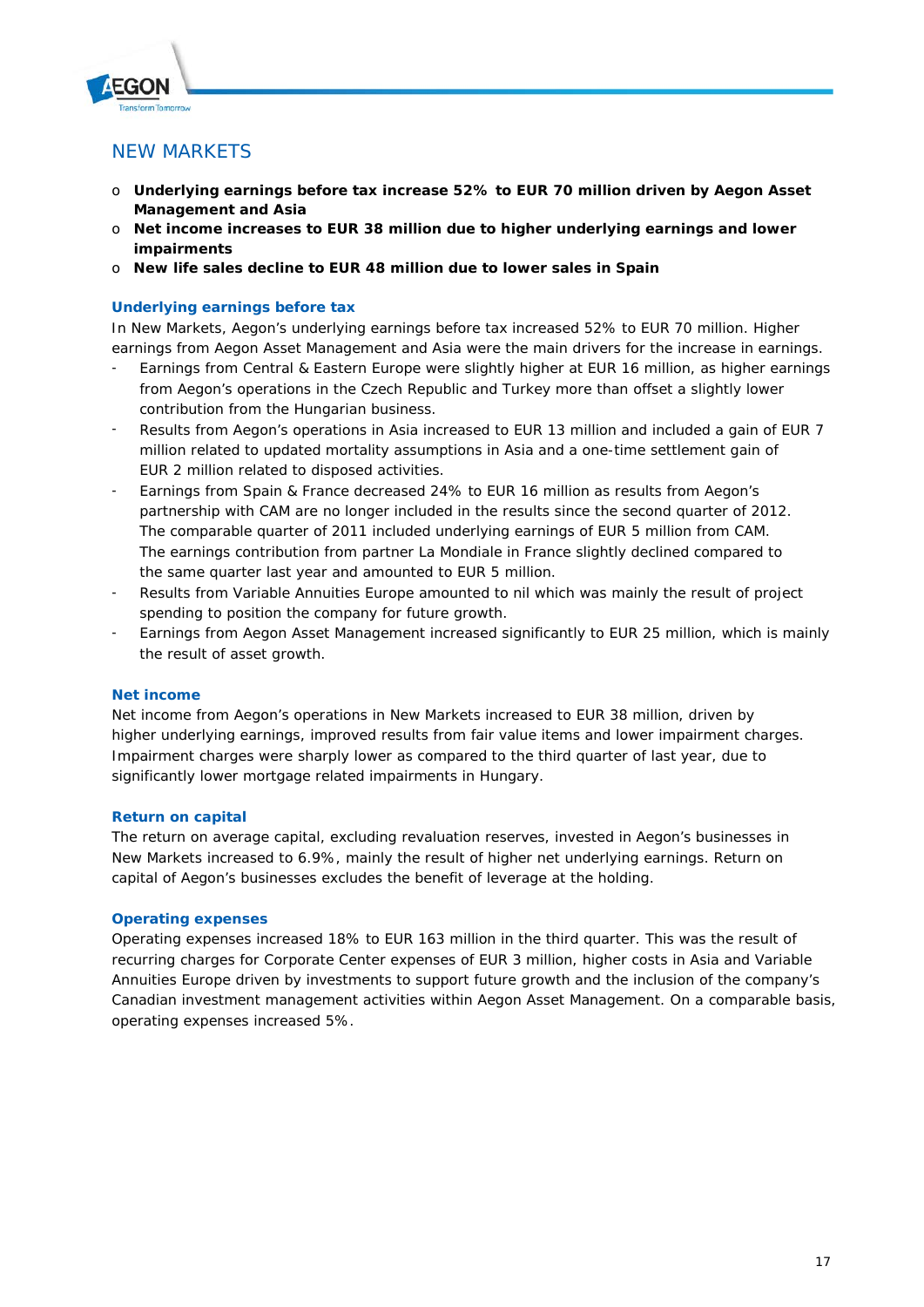

#### **Sales**

New life sales declined 32% to EUR 48 million.

- In Central & Eastern Europe, new life sales slightly declined to EUR 26 million as increased production primarily in the Czech Republic and Turkey only partly offset lower production in Hungary, which was driven by difficult market circumstances.
- In Asia, new life sales declined to EUR 12 million. Production in China was higher due to strong performance of new distribution partners in the brokerage channel. This was more than offset by lower production in India and the withdrawal of the universal life product with secondary guarantees in Hong Kong and Singapore.
- New life sales in Spain & France declined to EUR 10 million as the inclusion of Caixa Sabadell Vida was more than offset by lower production at other joint venture partners in Spain and the exclusion of new life sales from CAM.

New premium production from Aegon's general insurance business in Central & Eastern Europe amounted to EUR 5 million. New premium production from Aegon's accident & health insurance improved significantly to EUR 13 million, mainly driven by Aegon's direct marketing unit in Asia.

Gross deposits in New Markets amounted to EUR 2.8 billion and increased 9% compared to the third quarter of 2011. Gross deposits in Aegon Asset Management increased to EUR 2.5 billion as a result of strong institutional sales in the United States and the Netherlands and retail sales in the United Kingdom. In Central & Eastern Europe, gross deposits declined following pension legislation changes in Hungary and Poland. In Asia, deposit growth was driven by variable annuity sales in Japan.

#### **Market consistent value of new business**

The market consistent value of new business in New Markets decreased to EUR 18 million as a result of lower pension and life production in Central & Eastern Europe and Spain.

#### **Revenue-generating investments**

Revenue-generating investments increased 4% compared with the second quarter of 2012 to EUR 69 billion, mainly driven by net deposits in Aegon Asset Management and market appreciation.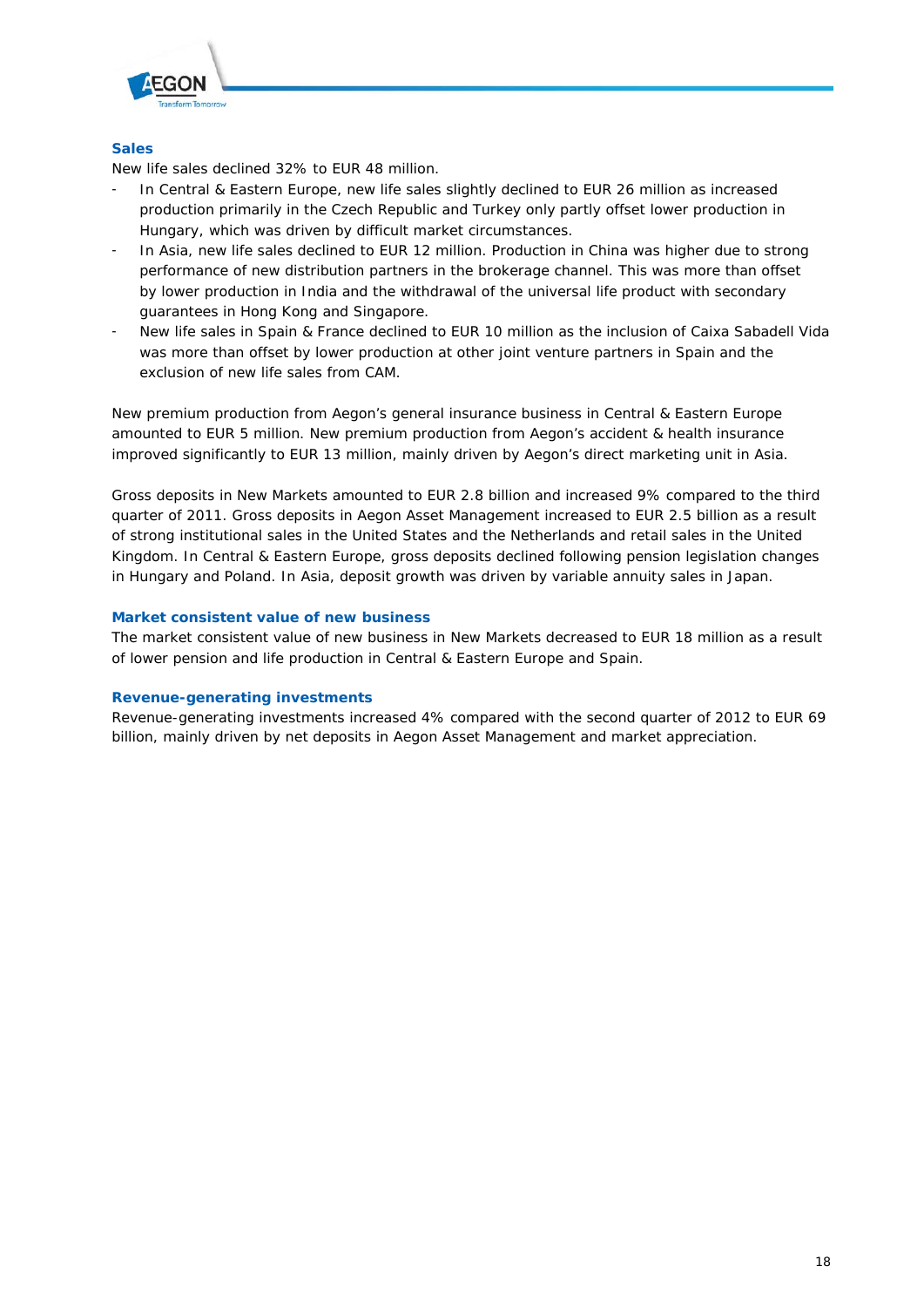

## **New Markets<sup>c)</sup>**

| <b>EUR</b> millions<br>Notes                         | Q3 2012       | Q2 2012        | %                   | Q3 2011        | %                        |              | YTD 2012 YTD 2011 | %              |
|------------------------------------------------------|---------------|----------------|---------------------|----------------|--------------------------|--------------|-------------------|----------------|
| Underlying earnings before tax                       |               |                |                     |                |                          |              |                   |                |
| Central Eastern Europe                               | 16            | 21             | (24)                | 15             | $\overline{7}$           | 60           | 70                | (14)           |
| Asia                                                 | 13            | 5              | 160                 | (8)            |                          | 27           | (5)               |                |
| Spain & France                                       | 16            | 17             | (6)                 | 21             | (24)                     | 58           | 64                | (9)            |
| Variable Annuities Europe                            |               | (2)            | ÷,                  | 3              |                          |              | 8                 |                |
| Aegon Asset Management                               | 25            | 23             | 9                   | 15             | 67                       | 77           | 47                | 64             |
| Underlying earnings before tax                       | 70            | 64             | 9                   | 46             | 52                       | 222          | 184               | 21             |
| Fair value items                                     | (1)           | (12)           | 92                  | (17)           | 94                       | (6)          | (20)              | 70             |
| Realized gains / (losses) on investments             | 5             | 3              | 67                  | $\mathbf{1}$   |                          | 10           | 5                 | 100            |
| Impairment charges                                   | (5)           |                |                     | (30)           | 83                       | (9)          | (36)              | 75             |
| Other income / (charges)                             | (8)           |                |                     | (2)            |                          | (26)         | 6                 |                |
| Income before tax                                    | 61            | 55             | 11                  | (2)            | $\overline{\phantom{a}}$ | 191          | 139               | 37             |
| Income tax                                           | (23)          | (18)           | (28)                | (5)            |                          | (68)         | (51)              | (33)           |
| Net income                                           | 38            | 37             | 3                   | (7)            | $\overline{a}$           | 123          | 88                | 40             |
| Net income / (loss) attributable to:                 |               |                |                     |                |                          |              |                   |                |
| Equity holders of Aegon N.V.                         | 37            | 37             |                     |                |                          | 122          | 87                | 40             |
| Non-controlling interests                            | $\mathcal{I}$ |                |                     | (7)            | ÷,                       | $\mathcal I$ | 1                 |                |
|                                                      |               |                |                     |                |                          |              |                   |                |
| Net underlying earnings                              | 46            | 44             | 5                   | 32             | 44                       | 149          | 129               | 16             |
| Commissions and expenses                             | 227           | 219            | $\overline{4}$      | 211            | 8                        | 654          | 610               | $\overline{7}$ |
| of which operating expenses                          | 163           | 154            | 6                   | 138            | 18                       | 460          | 425               | 8              |
| New life sales                                       | 12            |                |                     |                |                          |              |                   |                |
| Life single premiums                                 | 80            | 142            | (44)                | 133            | (40)                     | 368          | 473               | (22)           |
| Life recurring premiums annualized                   | 40            | 53             | (25)                | 58             | (31)                     | 159          | 181               | (12)           |
| Total recurring plus 1/10 single                     | 48            | 68             | (29)                | 71             | (32)                     | 196          | 228               | (14)           |
|                                                      |               |                |                     |                |                          |              |                   |                |
| Life                                                 | 47            | 66             | (29)                | 66             | (29)                     | 188          | 203               | (7)            |
| Associates                                           | $\mathbf{1}$  | 2              | (50)                | 5              | (80)                     | 8            | 25                | (68)           |
| Total recurring plus 1/10 single                     | 48            | 68             | (29)                | 71             | (32)                     | 196          | 228               | (14)           |
| Central Eastern Europe                               | 26            | 29             | (10)                | 27             | (4)                      | 82           | 84                | (2)            |
| Asia                                                 | 12            | 15             | (20)                | 14             | (14)                     | 42           | 43                | (2)            |
| Spain & France                                       | 10            | 24             | (58)                | 30             | (67)                     | 72           | 101               | (29)           |
| Total recurring plus 1/10 single                     | 48            | 68             | (29)                | 71             | (32)                     | 196          | 228               | (14)           |
| New premium production accident and health insurance | 13            | $\overline{7}$ | 86                  | $\overline{7}$ | 86                       | 30           | 25                | 20             |
| New premium production general insurance             | 5             | 6              | (17)                | 6              | (17)                     | 16           | 18                | (11)           |
| Gross deposits (on and off balance)                  | 12            |                |                     |                |                          |              |                   |                |
| Central Eastern Europe                               | 70            | 66             | 6                   | 160            | (56)                     | 252          | 509               | (50)           |
| Asia                                                 | 55            | 37             | 49                  | 9              |                          | 126          | 27                |                |
| Spain & France                                       | 10            | 11             | (9)                 | 8              | 25                       | 31           | 27                | 15             |
| Variable Annuities Europe                            | 116           | 109            | 6                   | 122            | (5)                      | 345          | 412               | (16)           |
| Aegon Asset Management                               | 2,504         | 2,514          |                     | 2,226          | 12                       | 7,821        | 4,059             | 93             |
| <b>Total gross deposits</b>                          | 2,755         | 2,737          | $\pmb{\mathcal{I}}$ | 2,525          | 9                        | 8,575        | 5,034             | 70             |
|                                                      |               |                |                     |                |                          |              |                   |                |
| Net deposits (on and off balance)<br>12              |               |                |                     |                |                          |              |                   |                |
| Central Eastern Europe                               | 16            | (18)           | ÷,                  | 112            | (86)                     | 40           | (1, 752)          |                |
| Asia                                                 | 54            | 36             | 50                  | 6              | ÷.                       | 121          | 21                |                |
| Spain & France                                       | (7)           | (11)           | 36                  | $\mathbf{1}$   |                          | (44)         | (53)              | 17             |
| Variable Annuities Europe                            | $\mathsf Q$   | $\overline{7}$ | 29                  | 33             | (73)                     | 44           | 122               | (64)           |
| Aegon Asset Management                               | 1,136         | 605            | 88                  | 1,350          | (16)                     | 3,030        | (1,042)           |                |
| <b>Total net deposits</b>                            | 1,208         | 619            | 95                  | 1,502          | (20)                     | 3,191        | (2,704)           |                |

### **Revenue-generating investments**

|                                             | Sept. 30, | June 30. |         |
|---------------------------------------------|-----------|----------|---------|
|                                             | 2012      | 2012     | %       |
| Revenue-generating investments (total)      | 69,137    | 66.236   | 4       |
| Investments general account                 | 5.050     | 5.069    |         |
| Investments for account of policyholders    | 7.070     | 6.835    | $\cdot$ |
| Off balance sheet investments third parties | 57.017    | 54.332   | 5       |

#### **Currencies**

Income statement items: average rate 1 EUR = USD 1.2811 (2011: USD 1.4056).

Income statement items: average rate 1 EUR = GBP 0.8115 (2011: GBP 0.8702).

Balance sheet items: closing rate 1 EUR = USD 1.2865 (2011: USD 1.3417; year-end 2011: USD 1.2982). Balance sheet items: closing rate 1 EUR = GBP 0.7967 (2011: GBP 0.8613; year-end 2011: GBP 0.8353).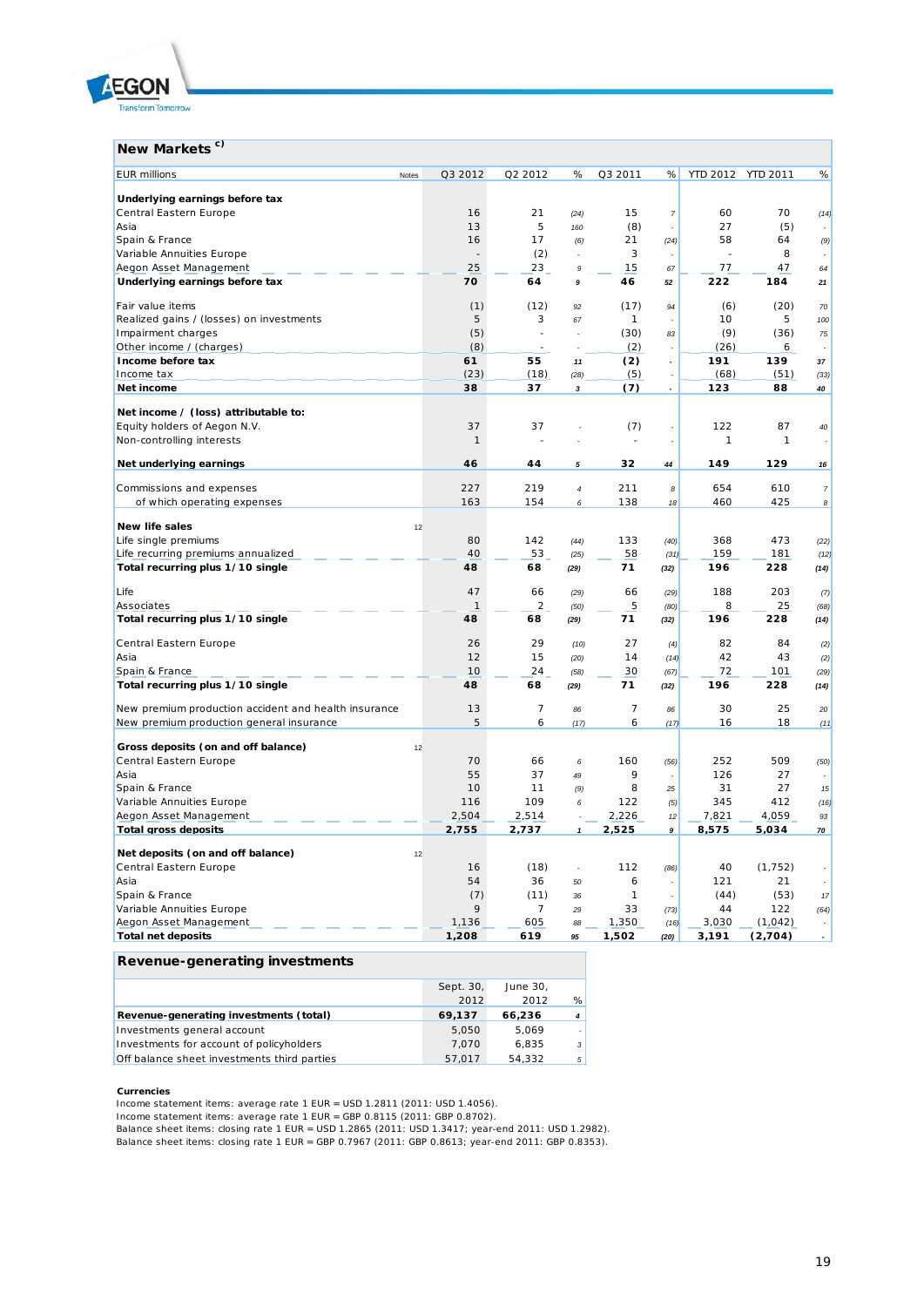

| Market consistent value of new business |         |                     |     |         |      |                 |                 |      |
|-----------------------------------------|---------|---------------------|-----|---------|------|-----------------|-----------------|------|
| <b>MCVNB</b>                            |         |                     |     |         |      |                 | <b>MCVNB</b>    |      |
| EUR millions, after tax                 | Q3 2012 | Q <sub>2</sub> 2012 | %   | Q3 2011 | %    | <b>YTD 2012</b> | <b>YTD 2011</b> | %    |
|                                         |         |                     |     |         |      |                 |                 |      |
| Americas                                | 72      | 46                  | 57  | 41      | 76   | 165             | 174             | (5)  |
| The Netherlands                         | 59      | 30                  | 97  |         |      | 116             | 27              |      |
| United Kingdom                          | 24      | 22                  | 9   | 16      | 50   | 73              | 55              | 33   |
| New Markets                             | 18      | 19                  | (5) | 27      | (33) | 61              | 95              | (36) |
| Total                                   | 173     | 117                 | 48  | 93      | 86   | 415             | 351             | 18   |

| Modeled new business, APE and deposits |       |         |         |            |         |      |                 |                         |     |  |
|----------------------------------------|-------|---------|---------|------------|---------|------|-----------------|-------------------------|-----|--|
| <b>Premium business</b>                |       |         |         |            |         |      |                 | <b>Premium business</b> |     |  |
|                                        |       |         |         | <b>APE</b> |         |      |                 | <b>APE</b>              |     |  |
| <b>EUR millions</b>                    | Notes | Q3 2012 | Q2 2012 | %          | Q3 2011 | %    | <b>YTD 2012</b> | <b>YTD 2011</b>         | %   |  |
|                                        | 9     |         |         |            |         |      |                 |                         |     |  |
| Americas                               |       | 283     | 281     |            | 223     | 27   | 843             | 695                     | 21  |  |
| The Netherlands                        |       | 49      | 73      | (33)       | 33      | 48   | 192             | 153                     | 25  |  |
| United Kingdom                         |       | 183     | 205     | (11)       | 200     | (9)  | 604             | 663                     | (9) |  |
| New Markets                            |       | 52      | 157     | (67)       | 64      | (19) | 338             | 327                     | 3   |  |
| Total                                  |       | 567     | 716     | (21)       | 520     | 9    | 1.977           | 1,838                   | 8   |  |

|                     |       |         | <b>Deposit business</b> | <b>Deposit business</b> |         |      |                 |                 |      |  |
|---------------------|-------|---------|-------------------------|-------------------------|---------|------|-----------------|-----------------|------|--|
|                     |       |         | <b>Deposits</b>         |                         |         |      |                 | <b>Deposits</b> |      |  |
| <b>EUR</b> millions | Notes | Q3 2012 | Q2 2012                 | %                       | Q3 2011 | %    | <b>YTD 2012</b> | <b>YTD 2011</b> | %    |  |
|                     | 9     |         |                         |                         |         |      |                 |                 |      |  |
| Americas            |       | 5.800   | 5.209                   | 11                      | 6.104   | (5)  | 15.944          | 14,177          | 12   |  |
| United Kingdom      |       | 5       | 10                      | (50)                    | 11      | (55) | 23              | 47              | (51) |  |
| New Markets         |       | 125     | 123                     |                         | 186     | (33) | 428             | 660             | (35) |  |
| Total               |       | 5,930   | 5,342                   | 11                      | 6.301   | (6)  | 16,395          | 14,884          | 10   |  |

| MCVNB/PVNBP summary |       |              |              |                         |                      |                         |                 |                        |                       |
|---------------------|-------|--------------|--------------|-------------------------|----------------------|-------------------------|-----------------|------------------------|-----------------------|
|                     |       |              |              | <b>Premium business</b> |                      | <b>Premium business</b> |                 |                        |                       |
|                     |       | <b>MCVNB</b> | <b>PVNBP</b> | MCVNB/<br><b>PVNBP</b>  | MCVNB/<br><b>APE</b> | <b>MCVNB</b>            | <b>PVNBP</b>    | MCVNB/<br><b>PVNBP</b> | <b>MCVNB</b><br>/ APE |
| <b>EUR</b> millions | Notes | Q3 2012      |              | %                       | %                    |                         | <b>YTD 2012</b> | %                      | %                     |
|                     | 10    |              |              |                         |                      |                         |                 |                        |                       |
| Americas            |       | 38           | 1.265        | 3.0                     | 13.6                 | 93                      | 3.717           | 2.5                    | 11.0                  |
| The Netherlands     |       | 59           | 939          | 6.3                     | 121.8                | 116                     | 2.640           | 4.4                    | 60.6                  |
| United Kingdom      |       | 24           | 1.306        | 1.9                     | 13.3                 | 73                      | 4.050           | 1.8                    | 12.1                  |
| New Markets         |       | 18           | 759          | 2.4                     | 34.8                 | 60                      | 2,631           | 2.3                    | 17.8                  |
| Total               |       | 139          | 4,269        | 3.2                     | 24.4                 | 342                     | 13,038          | 2.6                    | 17.3                  |

|                              | <b>Deposit business</b>  |              |                          |                          | <b>Deposit business</b> |                 |                          |                    |
|------------------------------|--------------------------|--------------|--------------------------|--------------------------|-------------------------|-----------------|--------------------------|--------------------|
|                              | <b>MCVNB</b>             | <b>PVNBP</b> | MCVNB/<br><b>PVNBP</b>   | MCVNB/<br>Deposits       | <b>MCVNB</b>            | <b>PVNBP</b>    | MCVNB/<br><b>PVNBP</b>   | MCVNB/<br>Deposits |
| Notes<br><b>EUR</b> millions | Q3 2012                  |              | %                        | %                        |                         | <b>YTD 2012</b> | %                        | %                  |
| 10                           |                          |              |                          |                          |                         |                 |                          |                    |
| Americas                     | 34                       | 9,139        | O.4                      | 0.6                      | 72                      | 24.048          | 0.3                      | 0.5                |
| United Kingdom               | $\overline{\phantom{a}}$ | 4            | $\overline{\phantom{a}}$ | $\overline{\phantom{a}}$ |                         | 22              | $\overline{\phantom{a}}$ |                    |
| New Markets                  | $\overline{\phantom{a}}$ | 155          | $\overline{\phantom{a}}$ | $\overline{\phantom{a}}$ |                         | 607             | 0.1                      | 0.1                |
| Total                        | 34                       | 9.298        | 0.4                      | 0.6                      | 73                      | 24.677          | 0.3                      | 0.4                |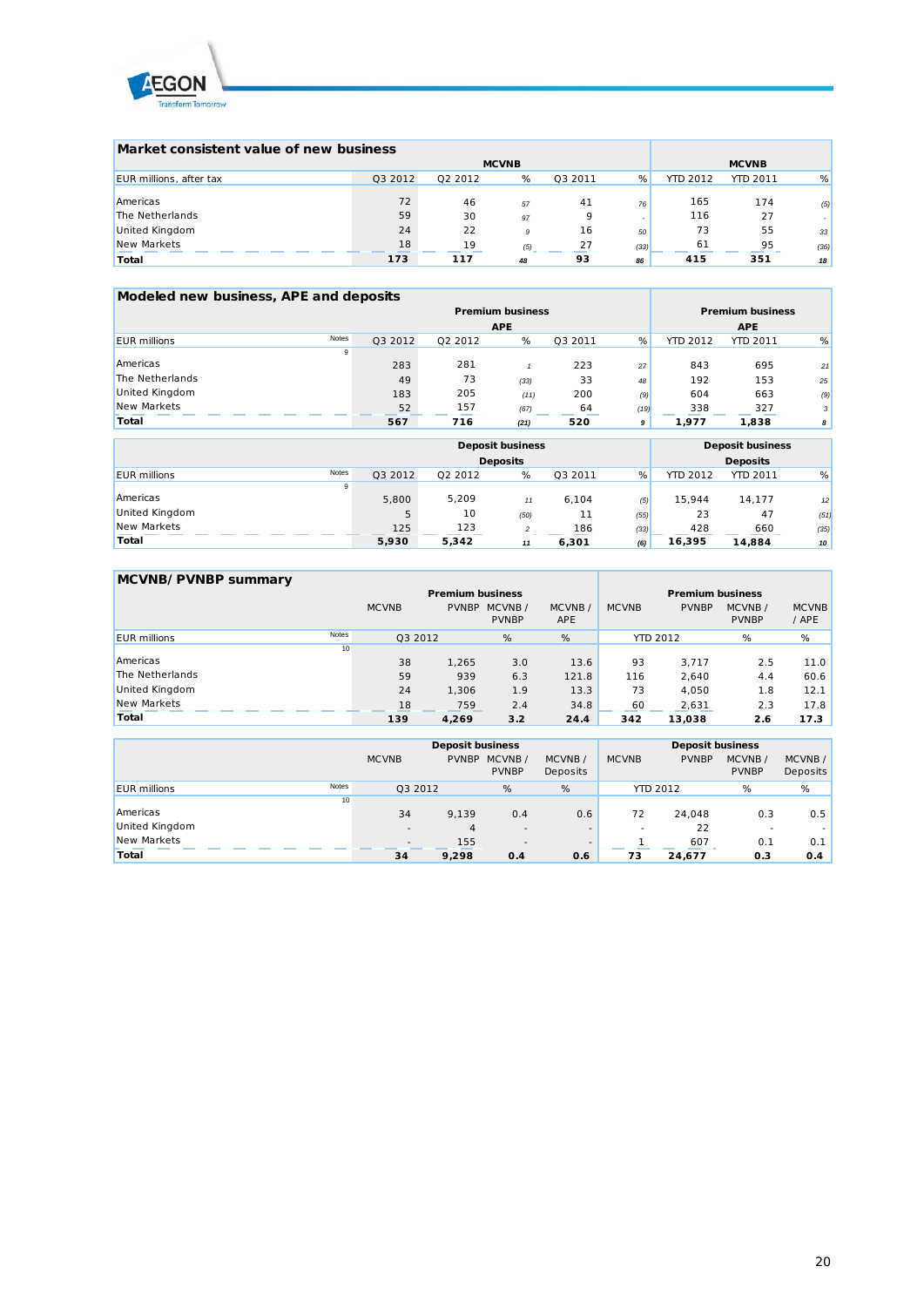

#### **Notes:**

<sup>1)</sup> For segment reporting purposes underlying earnings before tax, net underlying earnings, commissions and expenses, operating expenses, income tax (including associated companies), income before tax (including associated companies) and market consistent value of new business are calculated by consolidating on a proportionate basis the revenues and expenses of Aegon's associated companies in Spain, India, Brazil and Mexico. Aegon believes that its non-IFRS measures provide meaningful information about the underlying operating results of its business including insight into the financial measures that Aegon's senior management uses in managing its business. Among other things, Aegon's senior management is compensated based in part on Aegon's results against targets using the non-IFRS measures presented here. While other insurers in Aegon's peer group present substantially similar non-IFRS measures, the non-IFRS measures presented in this document may nevertheless differ from the non-IFRS measures presented by other insurers. There is no standardized meaning to these measures under IFRS or any other recognized set of accounting standards and readers are cautioned to consider carefully the different ways in which Aegon and its peers present similar information before comparing them.

Aegon believes the non-IFRS measures shown herein, when read together with Aegon's reported IFRS financial statements, provide meaningful supplemental information for the investing public to evaluate Aegon's business after eliminating the impact of current IFRS accounting policies for financial instruments and insurance contracts, which embed a number of accounting policy alternatives that companies may select in presenting their results (i.e. companies can use different local GAAPs) and that can make the comparability from period to period difficult. For a definition of underlying earnings and the reconciliation from underlying earnings before tax to income before tax, being the most comparable IFRS measure, reference is made to Note 3 "Segment information" of Aegon's Condensed consolidated interim financial statements.

- <sup>2)</sup> Net income refers to net income attributable to equity holders of Aegon N.V. and non-controlling interest.
- $3$  Sales is defined as new recurring premiums plus 1/10 of single premiums plus 1/10 of gross deposits plus new premium production accident and health plus new premium production general insurance
- <sup>4)</sup> The present value, at point of sale, of all cashflows for new business written during the reporting period, calculated using approximate point of sale economics assumptions. Market consistent value of new business is calculated using a risk neutral approach, ignoring the investment returns expected to be earned in the future in excess of risk free rates (swap curves), with the exeption of an allowance for liquidity premium. The market consistent value of new business is calculated on a post tax basis, after allowing for the time value financial options and guarentees, a market value margin for non-hedgeable financial and non-financial risks and the costs of non-hedgeable stranded capital.
- 5) Return on equity is calculated by dividing the net underlying earnings after cost of leverage by the average shareholders' equity excluding the preferred shares and the revaluation reserve.
- 6) Capital securities that are denominated in foreign currencies are, for purposes of calculating the capital base ratio, revalued to the period-end exchange rate. All ratios exclude Aegon's revaluation reserve.
- $7)$  Included in other income/(charges) are charges made to policyholders with respect to income tax in the United Kingdom.
- 8) Includes production on investment contracts without a discretionary participation feature of which the proceeds are not recognized as revenues but are directly added to Aegon's investment contract liabilities.
- <sup>9)</sup> APE = recurring premium + 1/10 single premium.
- <sup>10)</sup> PVNBP: Present value of new business premiums (PVNBP) is the premiums for the new business sold during the reporting period, projected using assumptions and projection periods that are consistent with those used to calculate the market consistent value of new business, discounted back to point of sale using the swap curve (plus liquidity premium where applicable).
- <sup>11)</sup> Reconciliation of operating expenses, used for segment reporting, to Aegon's IFRS based operating expenses.

|                                          |     | O3 2012 YTD 2012 |
|------------------------------------------|-----|------------------|
|                                          |     |                  |
| Employee expenses                        | 504 | 1.537            |
| Administrative expenses                  | 280 | 814              |
| Operating expenses for IFRS reporting    | 784 | 2,351            |
| Operating expenses related to associates | 14  | 42               |
| Operating expenses in earnings release   | 798 | 2,393            |

- <sup>12)</sup> New life sales, gross deposits and net deposits data include results of Aegon's associated companies in Spain, India, Brazil and Mexico which are consolidated on a proportionate basis.
- <sup>13)</sup> Operational free cash flow reflect the sum of the return on free surplus, earnings on in-force business, release of required surplus on in-force business reduced by new business first year strain and required surplus on new business. Refer to Aegon's Embedded Value 2011 report for further details.

a) The calculation of the IGD (Insurance Group Directive) capital surplus and ratio are based on Solvency I capital requirements on IFRS for entities within the EU (Pillar 1 for Aegon UK), and local regulatory solvency measurements for non-EU entities. Specifically, required capital for the life insurance companies in the US is calculated as two times the upper end of the Company Action Level range (200%) as applied by the National Association of Insurance Commissioners in the

US. The calculation of the IGD ratio excludes the available and required capital of the UK With-Profit funds. In the UK solvency surplus calculation the local regulator only allows the available capital number of the With-Profit funds included in overall local available capital to be equal to the amount of With-Profit funds' required capital.

b) The results in this release are unaudited.

<sup>c)</sup> The comparative 2011 figures have been revised to reflect changes in Aegon's organization. Businesses in Asia, which were previously managed by Aegon Americas, are included in the Asia line of business within the New Markets segment. This revision in financial reporting reflects changes in management of the organization, as Aegon's Asian operations are now managed from the company's regional head office in Hong Kong.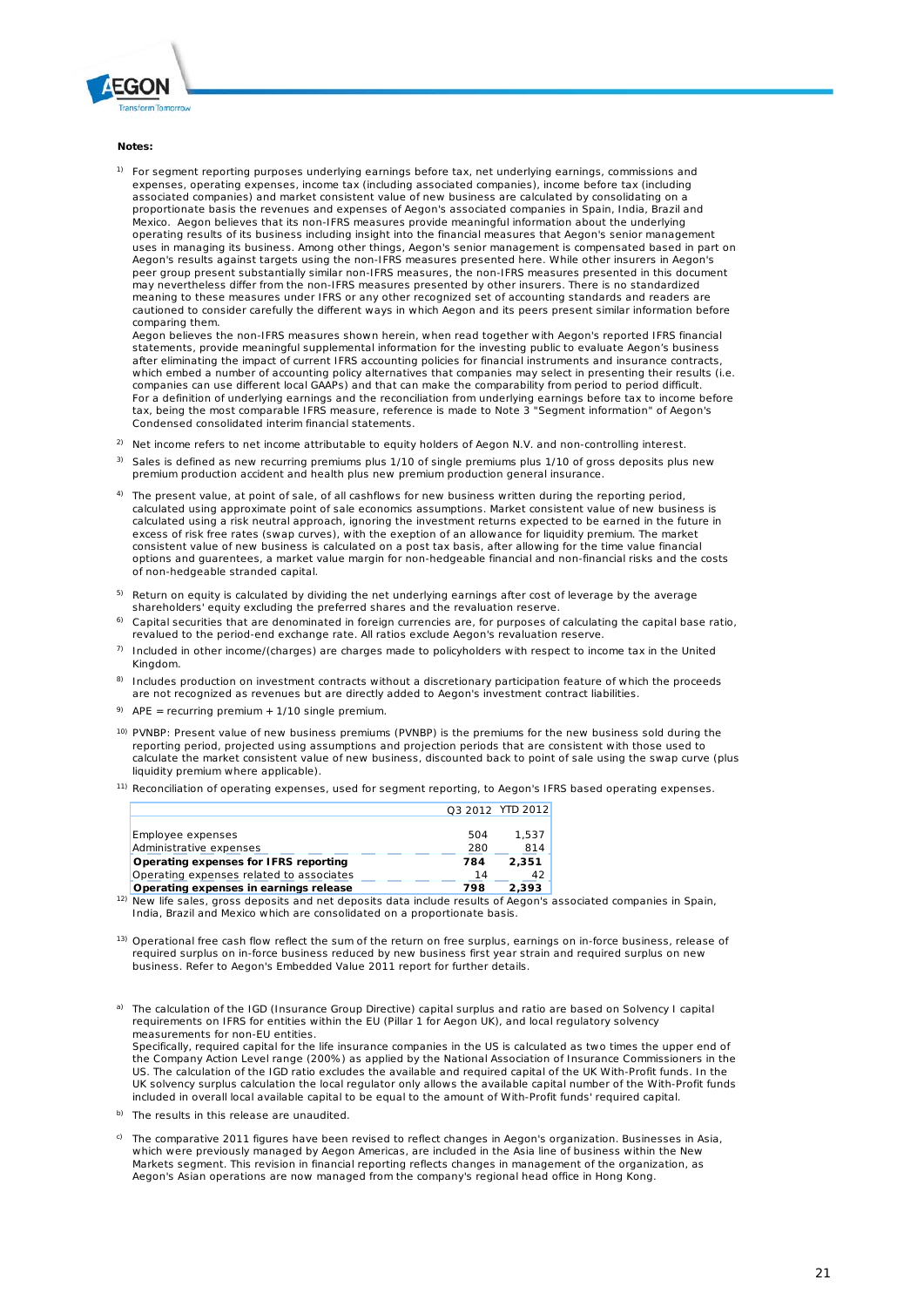

# ADDITIONAL INFORMATION

## **The Hague, November 8, 2012**

#### **Media conference call**

7:45 a.m. CET Podcast available after the call on **aegon.com** 

## **Analyst & investor conference call**

9:00 a.m. CET Audio webcast on **aegon.com** 

#### **Dial-in numbers**

United States: +1 480 629 9673 United Kingdom: +44 207 153 2027 The Netherlands: +31 45 631 6905

Two hours after the conference call, a replay will be available on **aegon.com.** 

#### **Supplements**

Aegon's Q3 2012 Financial Supplement and Condensed Consolidated Interim Financial Statements are available on **aegon.com**.